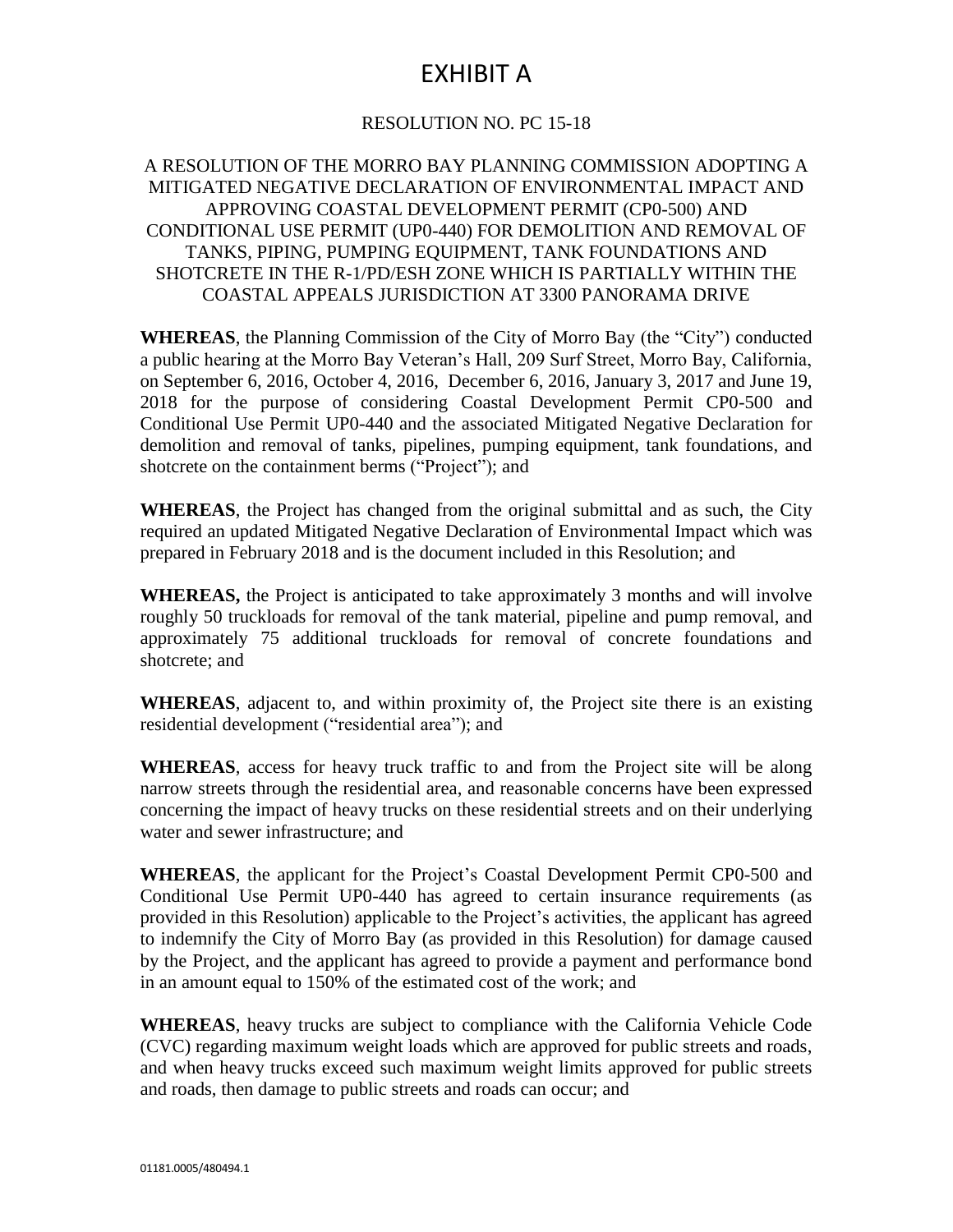**WHEREAS,** the City has a legitimate interest in ensuring compliance with such maximum weight limits by heavy trucks used for the Project through a weight verification program; and

**WHEREAS,** the air quality of the residential area surrounding the Project site may be impacted from demolition activities, grading and vehicles emissions; and

**WHEREAS,** in addition to the use of various mitigation measures to ensure the maintenance of air quality in the neighborhoods surrounding the Project site, the City has a legitimate interest in also monitoring such air quality through sampling air quality in locations along the perimeter of the Project site, by the use of direct reading particle monitors on a continuous basis downwind from the Project site during demolition or grading activities, and by performing air quality monitoring involving lead and asbestos sampling at the property line during operations that disturb lead-based paint or asbestos containing materials; and

**WHEREAS**, notice of the public hearings were provided at the time and in the manner required by law; and

**WHEREAS**, the Planning Commission has duly considered all evidence, including the testimony of the applicant, interested parties, and the evaluation and recommendations by staff, presented at said hearing.

**NOW, THEREFORE, BE IT RESOLVED** by the Planning Commission of the City of Morro Bay as follows:

**Section 1: The foregoing recitals are all true and correct, and are incorporated herein by this reference.**

**Section 2: Findings**. Based upon all the evidence, the Commission makes the following findings:

California Environmental Quality Act (CEQA) Finding

1. For purposes of the California Environmental Quality Act, an Initial Study was prepared for the project which resulted in a Mitigated Negative Declaration. As noted in the project discussion during the January 3, 2017 Planning Commission Hearing, the project description and scope has undergone additional revisions and supporting technical studies have been revised. As a result of these changes, the City of Morro Bay required preparation of an updated IS/MND to thoroughly evaluate the project changes and their impacts. The resultant Mitigated Negative Declaration (the "MND") (SCH#2016081001) was routed to the State Clearinghouse for the required 30-day review and all other legal noticing and review requirements have been met. The updated MND, dated February 2018, outlines mitigation measures to be incorporated into the project to ensure the project will have a less than significant impact on the environment, the project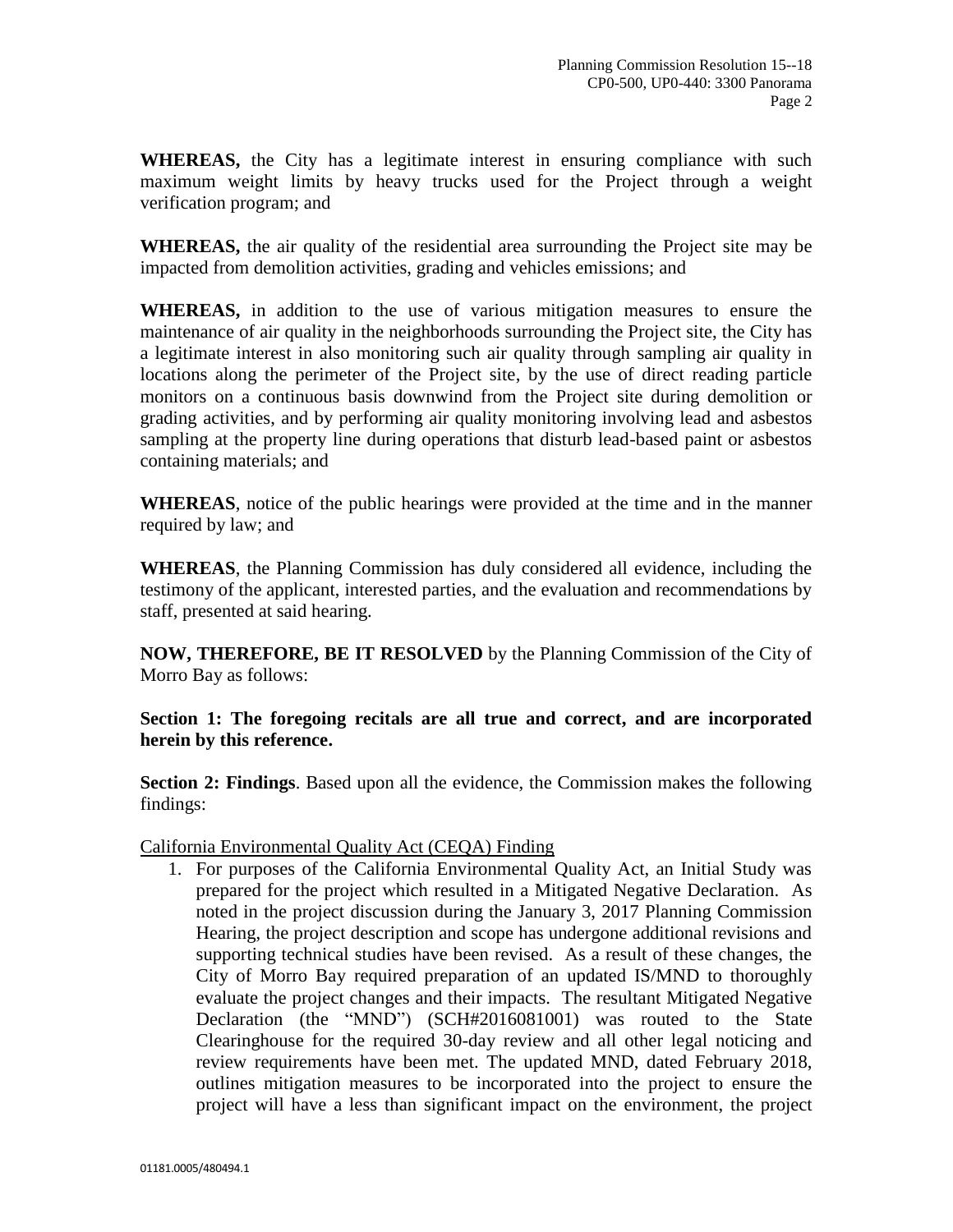applicants agreed to all mitigations, and such mitigations are provided for in a Mitigation and Monitoring Program which is attached hereto as Attachment 1.

2. Revisions to mitigation measures, proposed in response to comments made by Commissioners and members of the public at duly noticed public hearings to consider the proposed demolition project at 3300 Panorama Drive (UP0-440 and CP0-500), are equivalent or more effective means of avoiding or reducing the identified potentially significant effects than the original measures and will not create more adverse effects of their own.

#### Coastal Development Finding

- 1. The project is consistent with applicable provisions of the Local Coastal Program (LCP) because, as conditioned and through mitigation measures, the demolition will not have any substantial adverse impacts on the environment or coastal resources.
- 2. Removal of pipelines near the stream corridor is consistent with the Morro Bay Coastal Land Use Plan environmentally sensitive habitat policies. The project as modified will decommission a portion of the existing pipeline closest to the ESH boundary and remove the portion of the pipe to the northeast. No grading is permitted within the stream channel, grading outside the stream channel but within the stream buffer is for the sole purpose of decommissioning a portion of an aging and potentially hazardous pipeline associated with the site's previous use by the U.S. Navy for storage and distribution of jet fuel, and removal of a portion of the pipeline and subsequent soil testing activities followed by installation of protective fencing along the stream corridor to reestablish the buffer area for the riparian vegetation.

#### Conditional Use Permit Finding

1. As conditioned, the project is in compliance with the General Plan and certified Local Coastal Program and will not be detrimental to the health, safety, and general welfare of persons residing or working in the surrounding neighborhood. The demolition is consistent with the site's residential zoning as a potential first step in the orderly transition from previous military use to a site remediated to a residential standard suitable to the Single Family Residential zoning designation.

**Section 3. Action**. The Planning Commission does hereby adopt the February 2018 Mitigated Negative Declaration (SCH#2016081001) and approve Coastal Development Permit CP0-500 and Conditional Use Permit UP0-440 for property located at 3300 Panorama Drive subject to the following conditions: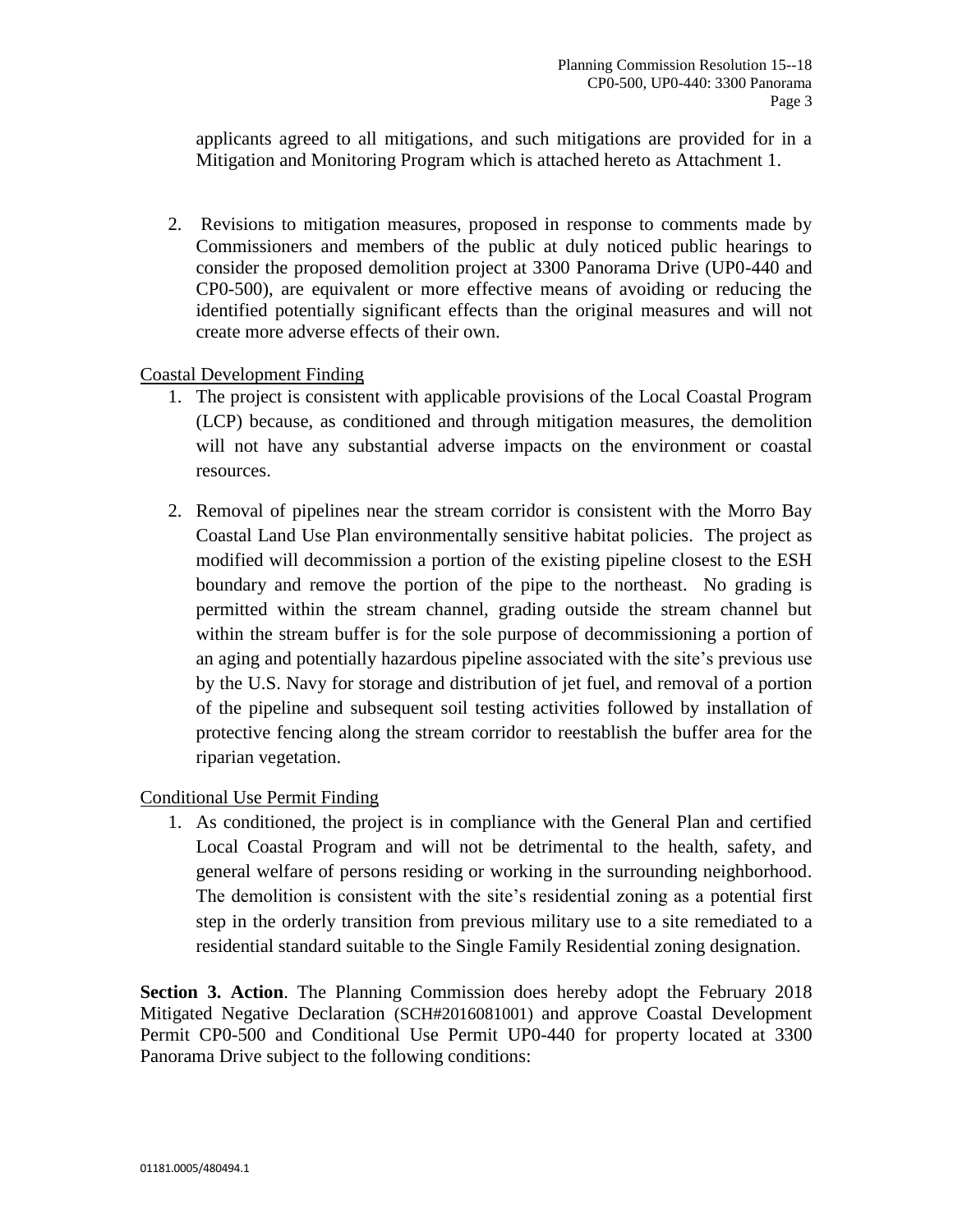### **STANDARD CONDITIONS**

- 1. This permit is granted for the land described in the staff report dated June 19, 2018, for the project at 3300 Panorama Drive (the "Property"), as depicted on plans received by the City on July 13, 2017 and an updated version received on May 9, 2018, as part of Coastal Development Permit CP0-500 and Conditional Use Permit UP0-440, on file with the Community Development Department, as modified by these conditions of approval, and more specifically described as follows: Demolition of tanks, pumping equipment, all associated above and below ground pipelines, concrete foundations beneath the tanks, and removal of shotcrete on the containment berms, as designated on plans and specifically conditioned herein.
- 2. Inaugurate Within Two Years: Unless the demolition is commenced not later than two (2) years after the effective date of this Resolution and is diligently pursued, thereafter, this approval will automatically become null and void; provided, however, that upon the written request of the applicant, prior to the expiration of this approval, the applicant may request up to two extensions for not more than one (1) additional year each. Any extension may be granted by the City's Community Development Director (the "Director"), upon finding the project complies with all applicable provisions of the Morro Bay Municipal Code (the "MBMC"), General Plan and certified Local Coastal Program (LCP) in effect at the time of the extension request.
- 3. Changes: Minor changes to the project description and/or conditions of approval shall be subject to review and approval by the Community Development Director. Any changes to this approved permit determined, by the Director, not to be minor shall require the filing of an application for a permit amendment subject to Planning Commission review.
- 4. Compliance with the Law: (a) All requirements of any law, ordinance or regulation of the State of California, the City, and any other governmental entity shall be complied with in the exercise of this approval, (b) This project shall meet all applicable requirements under the MBMC, and shall be consistent with all programs and policies contained in the LCP and General Plan for the City.
- 5. Hold Harmless and Indemnification:
- (a) The applicant, as a condition of approval, hereby agrees to defend, indemnify, and hold harmless the City, its agents, officers, and employees, from any claim, action, or proceeding against the City resulting from the action or inaction by the City, or from any claim to attack, set aside, void, or annul this approval by the City of the applicant's project; or applicant's failure to comply with conditions of approval. Applicant understands and acknowledges the City is under no obligation to defend any legal actions challenging the City's actions with respect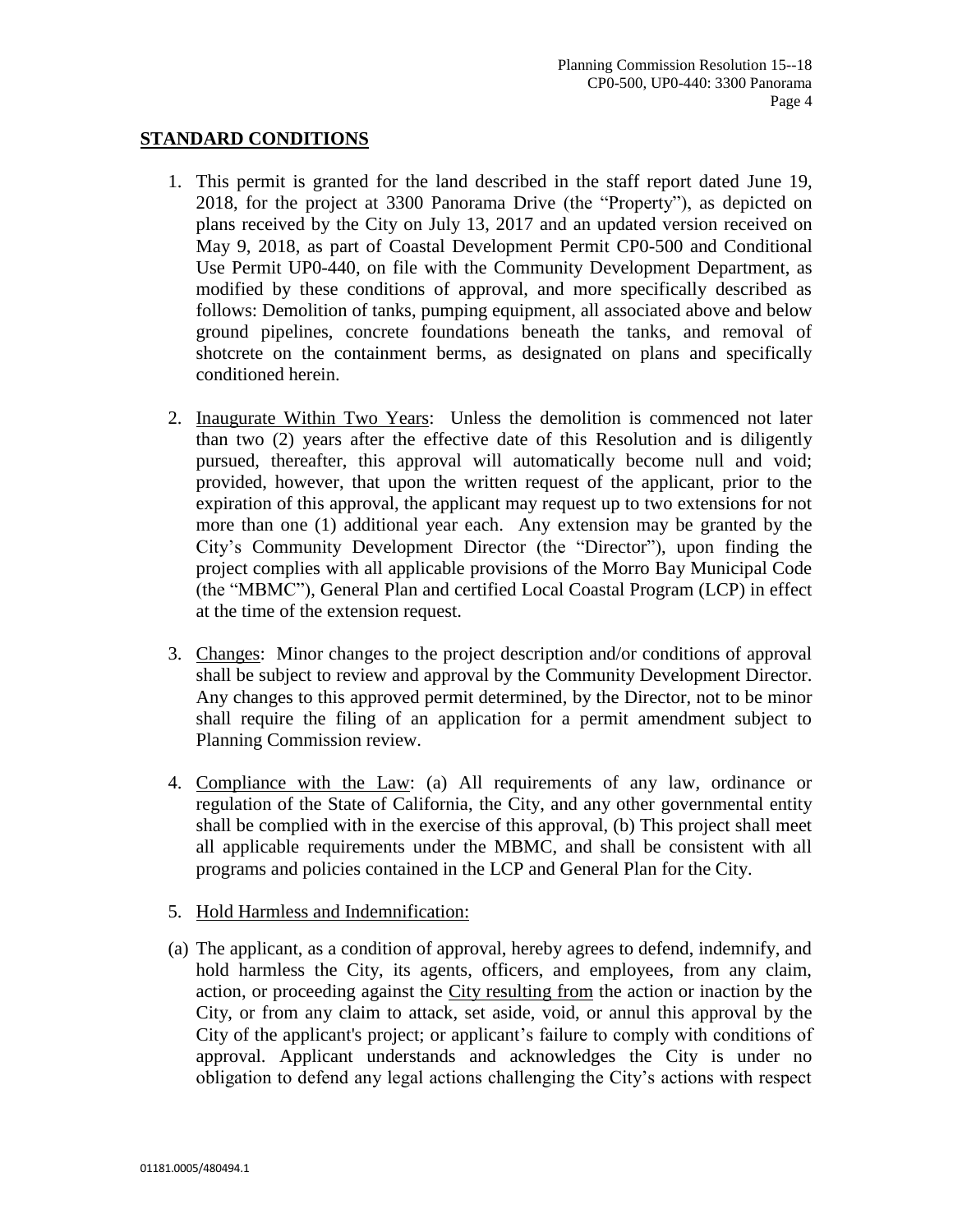to the project. This condition and agreement shall be binding on all successors and assigns.

- (b) The applicant, as a condition of approval, shall indemnify, defend, and hold harmless the City, its officers, employees, and agents from any and all losses, costs, expenses, claims, liabilities, actions, or damages, including liability for injuries to any person or persons or damage to property, arising at any time during or arising out of, or in any way connected with the actions or omissions of applicant, its officers, employees, agents, subcontractors, or invitees, or any individual or entity for which applicant is legally liable, under the terms of this permit, unless solely caused by the gross negligence or willful misconduct of City, its officers, employees, or agents.
- 6. Compliance with Conditions: The applicant's establishment of the use or development of the subject property constitutes acknowledgement and acceptance of all Conditions of Approval. Compliance with and execution of all conditions listed hereon shall be required prior to obtaining final building inspection clearance. Deviation from this requirement shall be permitted only by written consent of the Director or as authorized by the Planning Commission. Failure to comply with any of these conditions shall render this entitlement, at the discretion of the Director, null and void. Continuation of the use without a valid entitlement will constitute a violation of the MBMC and is a misdemeanor.
- 7. Compliance with Morro Bay Standards: This project shall meet all applicable requirements under the MBMC, and shall be consistent with all programs and policies contained in the LCP and General Plan of the City.

### **PLANNING CONDITIONS**

- 1. Construction Hours: Pursuant to MBMC 9.28.030(I) demolition, alteration or repair of any building or general land grading and contour activity using equipment in such a manner as to be plainly audible at a distance of fifty feet from the building shall not occur other than between the hours of seven a.m. and seven p.m. on weekdays, and eight a.m. and seven p.m. on weekends, except in case of urgent necessity in the interest of public health and safety, and then only with a permit from the Community Development Department, which permit may be granted for a period not to exceed three days or less while the emergency continues and which permit may be renewed for a period of three days or less while the emergency continues. However, pursuant to the requirements of the mitigation measures, the hours of work for this project will be further restricted based on the type of construction equipment in use – See Mitigation Measure N-1 of Mitigated Negative Declaration of Environmental Impact prepared February 2018.
- 2. Dust Control: That prior to issuance of a Building Permit for demolition, a method of control to prevent dust and wind blown particles shall be submitted for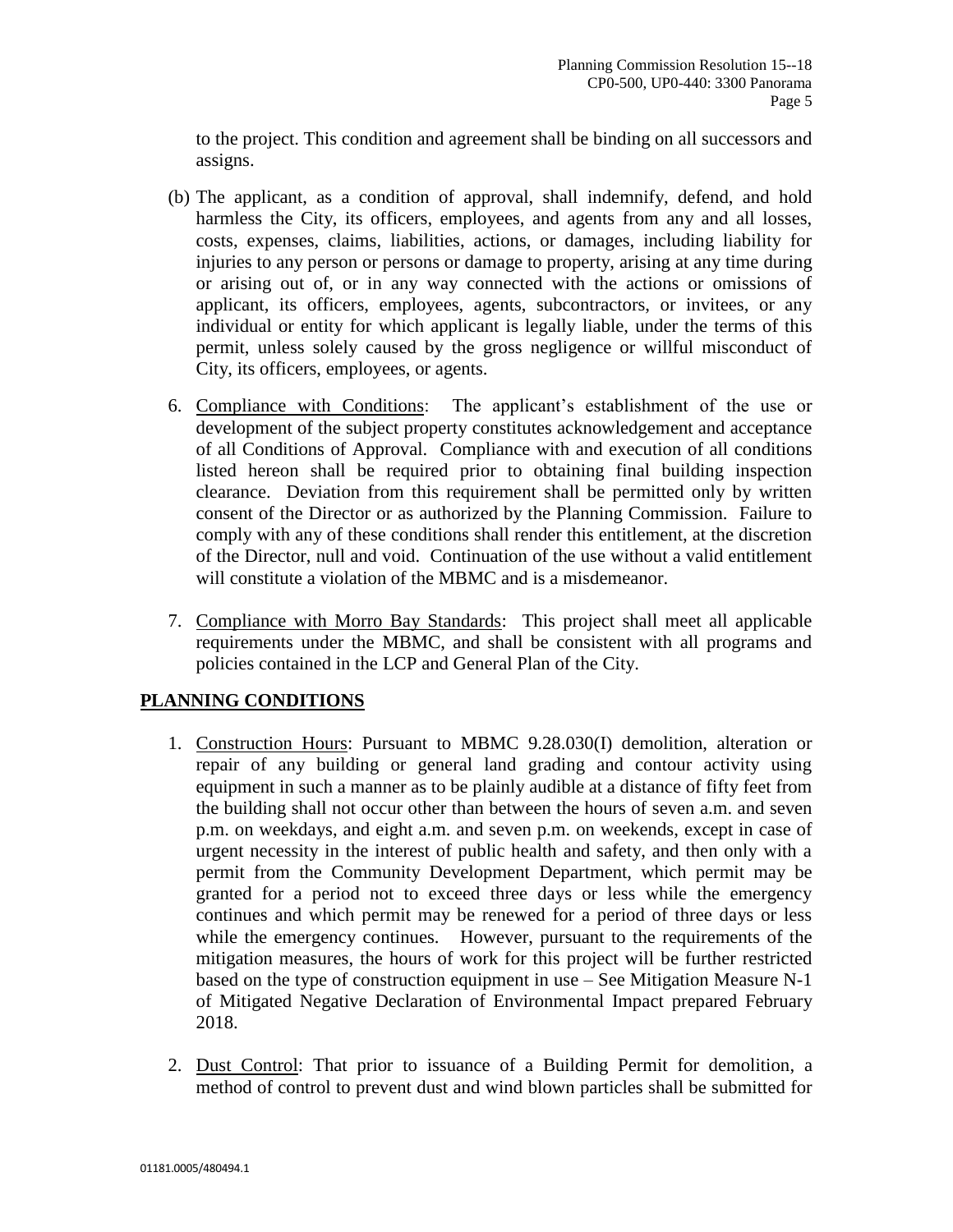review and approval by the Community Development Director, and shall be consistent with all applicable air quality mitigation measures.

- 3. Conditions of Approval on Demolition Plans: Prior to the issuance of a Building Permit for demolition, the final Conditions of Approval and the Environmental Mitigation and Monitoring Program shall be attached to the set of approved plans.
- 4. Construction Activity Sign: Prior to the start of any grading or demolition activity, the applicant shall post a construction sign along the Panorama frontage of the project site which is approximately 4' x 4' in size which contains applicant contact information, including a phone number and email address, a 24-hour emergency phone number, an area for a weekly work plan, estimated weekly truck trips (updated weekly), estimated daily truck trips (updated at least weekly), a map of the approved truck route, and the name and contact information of all required project monitors.
- 5. Grading in Dry Season Only: Consistent with Coastal Land Use Plan Policy 9.07, grading activities with the potential to cause significant erosion or sedimentation of water bodies, shall be commenced and concluded prior to the rainy season (October 31 through April 1). Plans submitted to the Building Division for demolition shall comply with all requirements for sediment catch basins, revegetation and other slope stabilization measures. All measures for capturing sediments and stabilizing slopes including revegetation shall be in place before the beginning of the rainy season.
- 6. Site Stabilization: Temporary vegetation, seeding, mulching, or other suitable stabilization methods shall be used to protect soils subject to erosion that have been disturbed during grading or development. All cut and fill slopes shall be stabilized immediately with planting or native grasses and shrubs, appropriate nonnative plants, or with accepted landscaping practices to the satisfaction of the Community Development Director and the City Engineer. Soil stabilization measures shall be clearly shown and described on plans submitted for demolition.
- 7. Grazing Prohibited: Grazing of livestock on the project site at 3300 Panorama is hereby prohibited.
- 8. Designated Truck Route: Project-related trucks with more than two axles shall access the site via State Route 1 to Main Street via the Yerba Buena intersection to Sicily Street. All project contractors and employees shall access the site via Tahiti Street. Employees and trucking contractors shall receive written notice regarding the approved truck route and speed. The applicant shall submit a traffic safety and management plan, together with a copy of the written notice provided to contractors and employees identifying the approved truck routes as part of the application for demolition.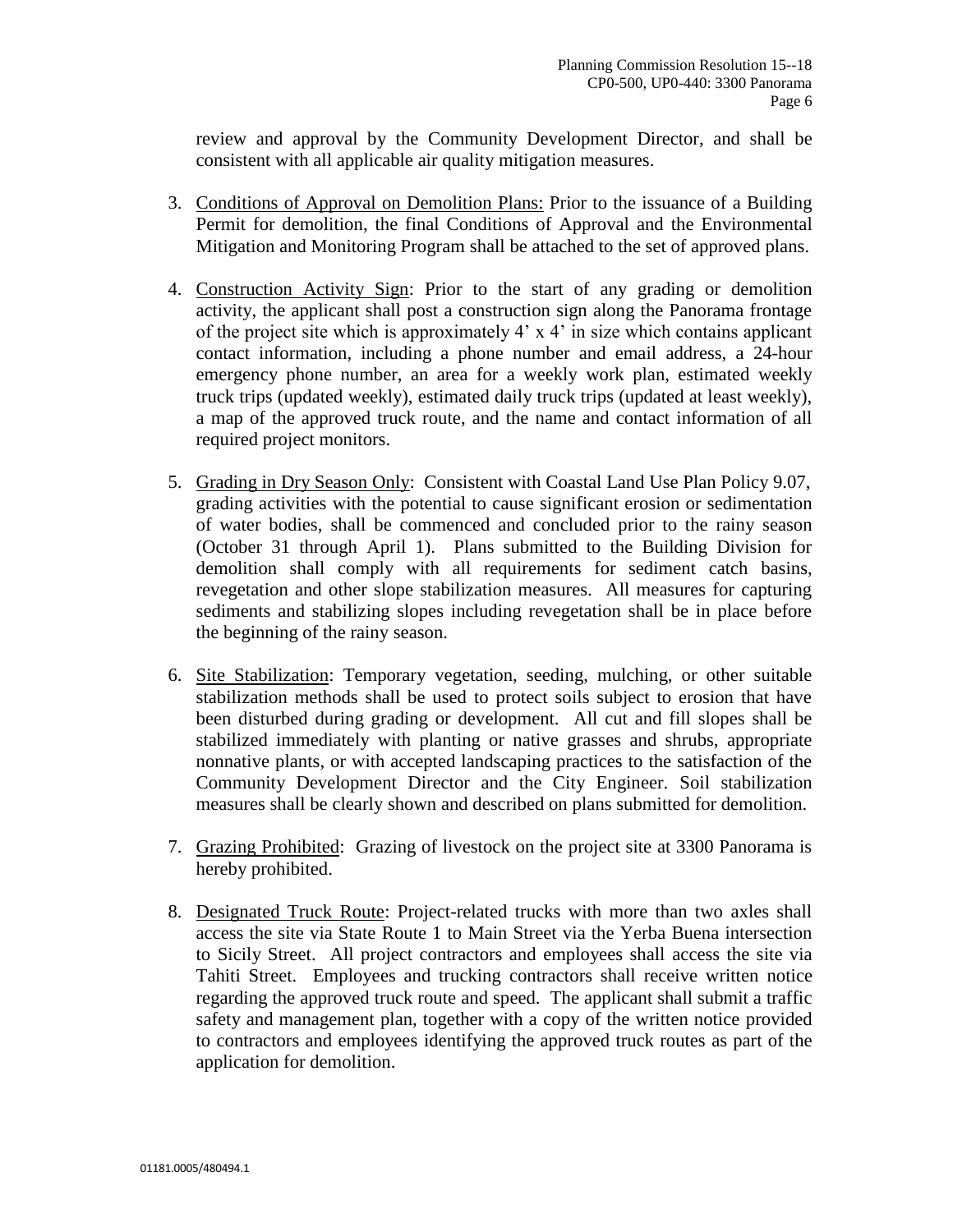#### 9. Insurance:

- a) Commercial General Liability Insurance. The applicant and each subcontractor shall procure and maintain, at their sole cost and expense, in a form and content satisfactory to City, during the entire term of the project and as provided herein, a policy of commercial general liability insurance (occurrence form CG0001 or equivalent) written on a per occurrence basis for bodily injury, personal injury and property damage. The policy of insurance shall be in an amount not less than \$1,000,000 per occurrence, and \$2,000,000 general aggregate. The limits of insurance required herein may be satisfied by a combination of primary and umbrella or excess insurance. The Applicant shall also maintain an all-risk public liability insurance policy of not less than \$5 million, written on a per occurrence basis (i.e. not claims made) in a combined single limit in which the City is named as an insured. In the event the entirety of the project is performed by applicant's subcontractors, said subcontractors shall be required to comply with all the stated requirements herein. The applicant shall confirm subcontractors' compliance with the requirements prior to any work being performed..
- b) Automotive Insurance. Any operator of an automobile under the terms of this permit (including applicant and applicant's subcontractors) shall procure and maintain, at it/their sole cost and expense, in a form and content satisfactory to City, during the entire term of the project and as provided herein, a policy of comprehensive automotive insurance (form CA 0001 (Ed 1/87) including "any auto" and endorsement CA 0025 or equivalent) written on a per occurrence basis for bodily injury and property damage in an amount not less than \$1,000,000. The limits of insurance required herein may be satisfied by a combination of primary and umbrella or excess insurance. Said policy shall include coverage for owned, non-owned, leased, hired cars and any automobile. The applicant shall be required to ensure applicant's subcontractors comply with the requirements herein.
- c) Subcontractors. Applicant shall furnish separate certificates and certified endorsements (as applicable) for each subcontractor used for the project evidencing coverage for subcontractors meeting all requirements stated herein.
- d) Notice. All of said policies of insurance shall provide that said insurance may not be amended or cancelled by the insurer or any party hereto without either the insurer or the insured's broker providing reasonable prior written notice by certified mail return receipt requested to the City, except for in the event that said insurance coverage is to be cancelled or amended for non-payment of premium, the insurer or insured's broker must provide ten (10) days prior written notice by certified mail return receipt requested to the City before such amendment and/or cancellation for non-payment. In the event any of said policies of insurance are cancelled, the applicant shall, prior to the cancellation date, submit new evidence of insurance in conformance with the requirements stated herein to the City.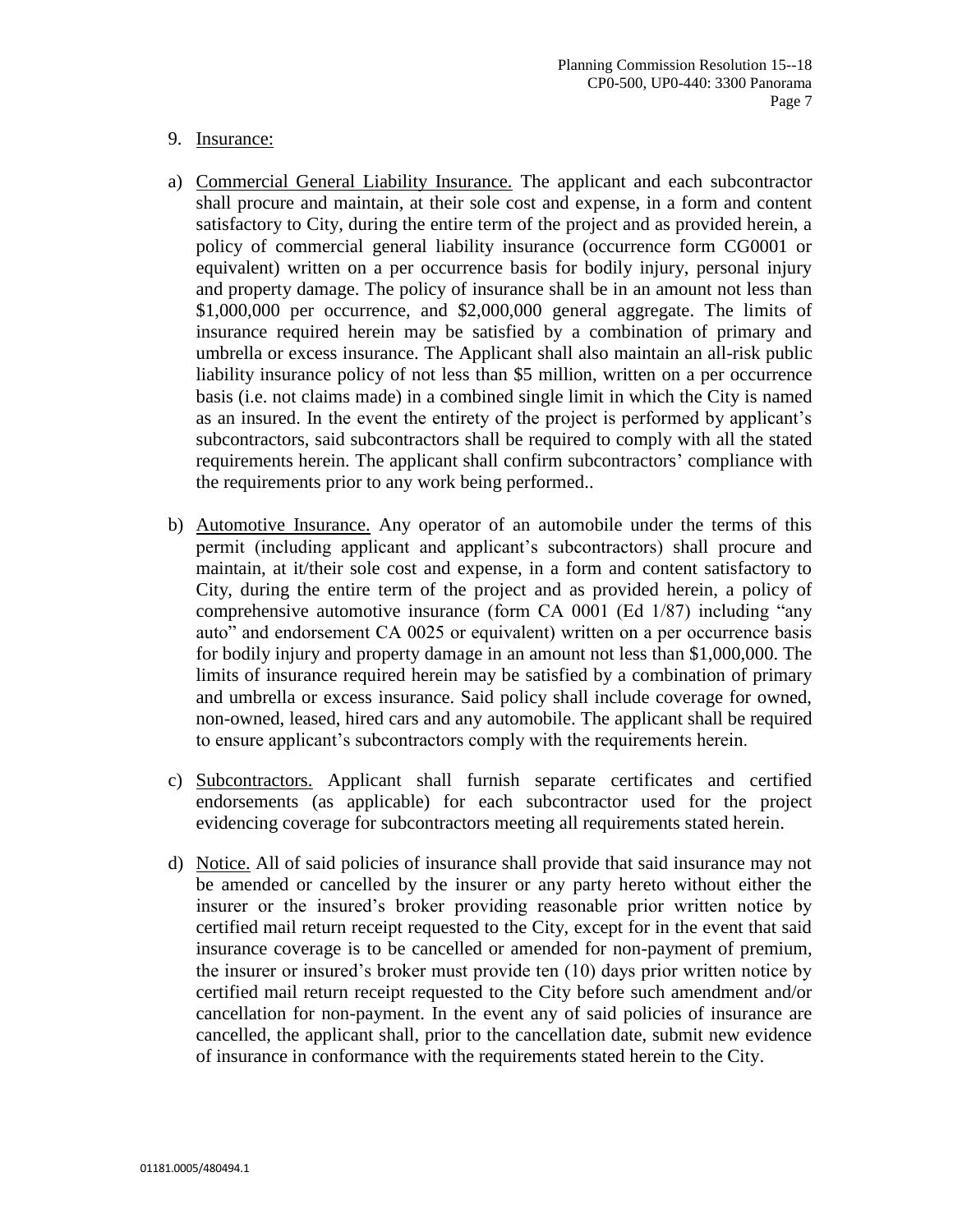- e) Rating. The insurance required shall be satisfactory only if issued by companies qualified to do business in California, rated "A" or better in the most recent edition of Best Rating Guide, The Key Rating Guide or in the Federal Register, and only if they are of a financial category Class VII or better, unless such requirements are waived by the City's Risk Manager or other designee of the City due to unique circumstances.
- f) No Limitation of Responsibility. The applicant agrees that the requirement to provide insurance shall not be construed as limiting in any way the extent to which the applicant may be held responsible for the payment of damages to any persons or property resulting from lawfully determined liability of the applicant, its officers, employees, agents, subcontractors, or invitees, or any individual or entity for which applicant is legally liable or is otherwise responsible.
- g) Proof of Insurance. A Building Permit for demolition will not be issued until the applicant has provided the City with Certificates of Insurance, endorsement forms as applicable, or appropriate insurance binders evidencing the above insurance coverages and said Certificates of Insurance or binders are approved by the City. City reserves the right to inspect complete, certified copies of and endorsement to all required insurance policies at any time. Any failure to comply with the reporting or other provisions of the policies including breaches or warranties shall not affect coverage provided to City or any party.
- 10. Performance Bond: The applicant shall provide evidence of a payment and performance bond equal to 150% of the estimated cost of the work, as determined by the Community Development Director. Payment and Performance Bond shall be in place and approved by the Community Development Director prior to issuance of a building or demolition permit through the City of Morro Bay.
- 11. Environmental Compliance Monitor: The applicant shall retain a qualified independent Environmental Compliance Specialist, approved by the City of Morro Bay, to oversee and document compliance with all approved projectrelated mitigation measures as well as environmental regulatory requirements pertaining to the proposed demolition activities. Job duties and reporting protocols shall be subject to approval of the Community Development Director.
- 12. Parking: All employee vehicles and project-related equipment and trucks shall be parked on site and not in the right-of-way, unless specifically allowed as part of an encroachment permit.
- 13. Portable Weight Scale: The applicant shall install a temporary truck weigh station on site to record the actual weight of trucks leaving the site which are transporting debris and other materials related to the demolition project. Applicant shall document to the satisfaction of the City that every such truck leaving the site weighs equal to or less than the permitted weight loads allowed by the California Vehicle Code and for which the trucks are licensed. City and applicant anticipate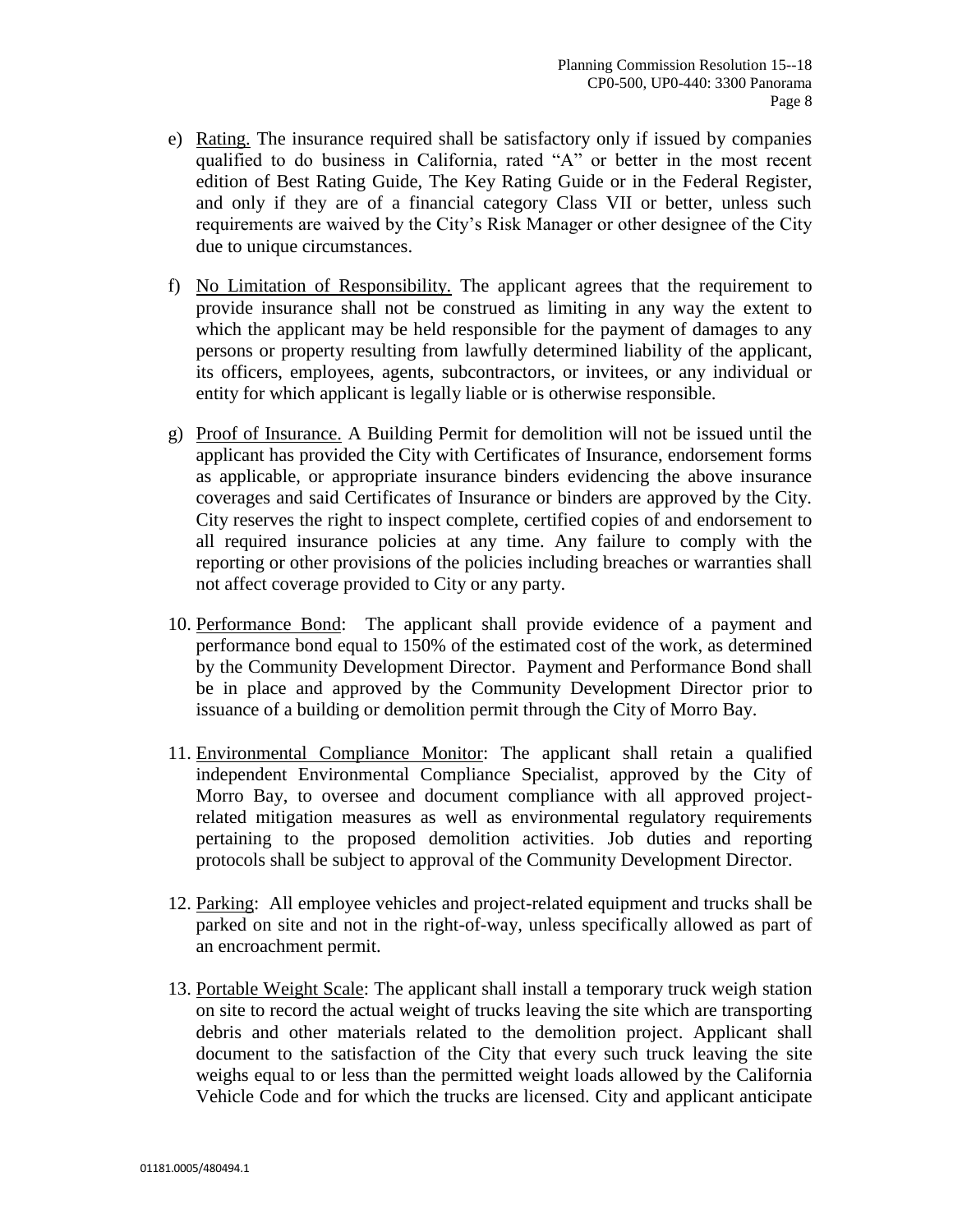that 5 axle end-dump (high and low sided) trailer trucks and three-axle roll-off or dump trucks licensed for no more than 80,000 pounds will be used for the project. This requirement may be modified if another means of documenting truckload weights, such as requiring dump load tickets be provided to the city, provides adequate assurance of truck weight evidence to the Community Development Director.

#### **ENVIRONMENTAL CONDITIONS**

1. The applicant shall comply with the environmental mitigation measures as detailed in the Mitigation and Monitoring Program which is attached hereto as Attachment 1.

#### **PUBLIC WORKS CONDITIONS**

- 1. Clean-up: Verify all equipment, hazardous waste, paints, liquids, chemicals, etc. are safely removed, if to be disturbed during demolition, prior to demolition. Provide measures to contain any possible spills and contaminated material during demolition. After removal of tanks and foundation, provide proof of clean site closure from all appropriate regulatory agencies prior to further development.
- 2. BMP: Utilize Best Management Practices (BMP) to address any existing remnants/stains/residue of previously stored chemicals, paints, liquids, etc., to ensure that storm runoff will not become contaminated. All hazardous materials, storage sites and hazardous waste management sites shall be cleaned or abandoned as directed by the San Luis Obispo County Environmental Health Department.
- 3. Storm Water Pollution Prevention Plan: A SWPPP is required for all projects over 1 acre to address all potential pollutants and their sources. Projects over 1 acre are subject to the Construction General Permit. A "Notice of Intent" must be submitted to the State Water Resources Control Board. The requirements for the General Permit and guidelines for the SWPPP can be found at: [http://www.waterboards.ca.gov/water\\_issues/programs/stormwater/constpermits.s](http://www.waterboards.ca.gov/water_issues/programs/stormwater/constpermits.shtml) [html.](http://www.waterboards.ca.gov/water_issues/programs/stormwater/constpermits.shtml) Submit the SWPPP WID# (Waste Identification Number) prior to Grading or Building Permit approval.
- 4. Utilities: Plans submitted for a building demolition permit shall clearly show all utilities and their pre- and post-demolition disposition. Where any utilities are proposed for temporary or permanent abandonment:
	- a) Stub, cap and label all sewer laterals and water lines at each connection.
	- b) Terminate all gas, phone, power, internet, cable t.v., etc. lines following all applicable utility company policy and procedures.
	- c) Indicate the locations of all remaining utility terminations (i.e. gas, sewer, water etc.).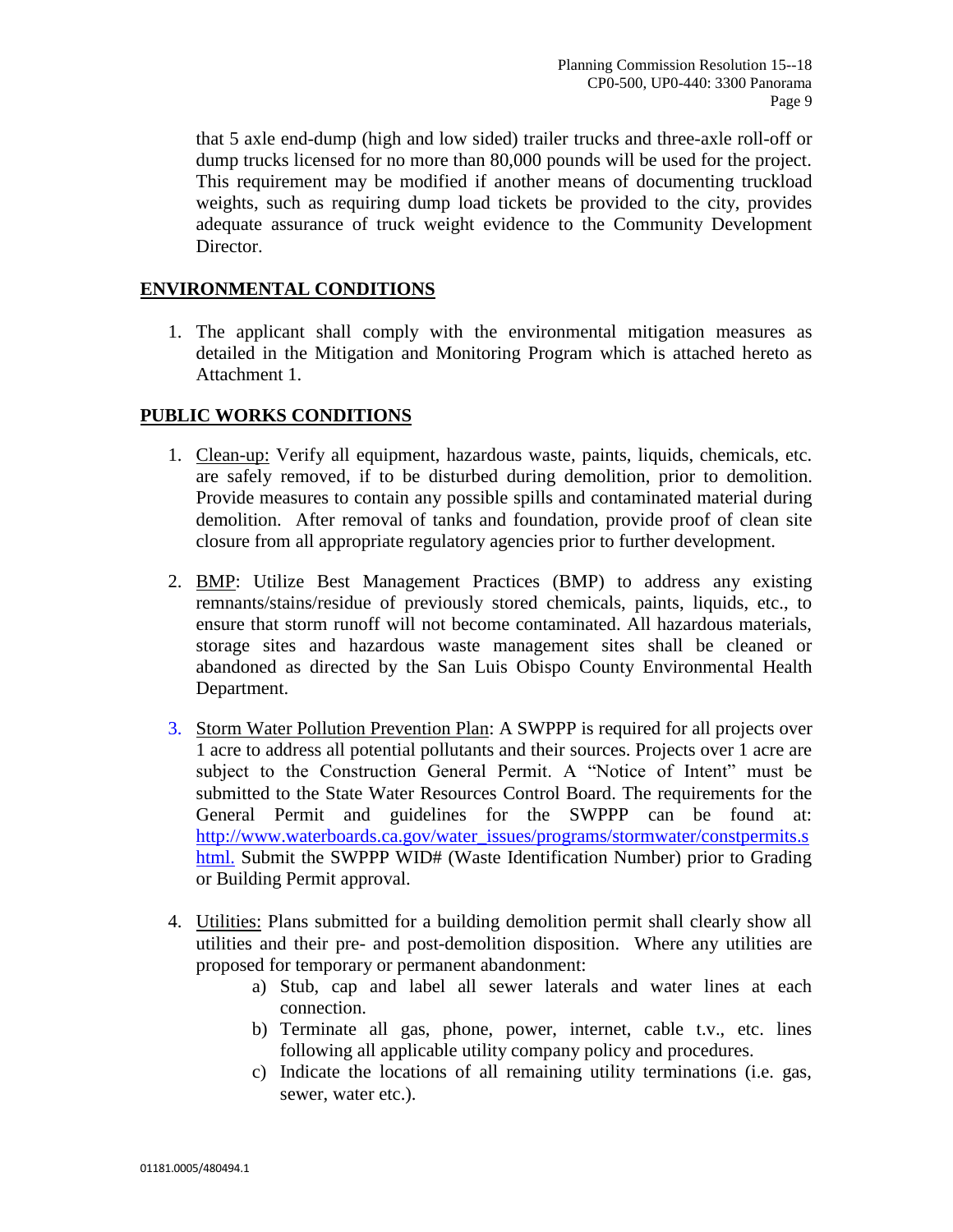5. Tanks: Tank removal, must be completed in compliance with all terms and conditions established by applicable outside regulatory agencies (the Air Pollution Control District and the San Luis Obispo County Environmental Health Department) which shall include but not be limited to the following:

a. Certification of a Pre-demolition Plan, a Demolition Plan, a Site Safety Plan, an Environmental Sampling Plan and a Hazardous Waste Management Plan prepared in accordance with 22CCR, Section 67383.3 by a Certified Industrial Hygienist, Certified Marine Chemist, Registered Professional Engineer, Registered Environmental Assessor, Class II or a Licensed Contractor who holds a current Hazardous Substance Removal Certification.

b. Both Pre-demolition and Demolition Plans shall include all measures identified by SLOCO EHS that are necessary to assure the safety of all workers, neighboring residents and the environment.

- 6. Road Assessment: The applicant shall conduct a video survey of all intended construction routes before and after demolition to document road damage that results from heavy construction traffic. If pavement deterioration is noted, the applicant will be required to use a Pavement Assessor certified by the Metropolitan Transportation Commission (MTC) to perform a formal pavement condition survey using standards established by ASTM D6433 and modified by MTC's 8AC distress protocol. Repairs shall be designed by a licensed Professional Engineer to the satisfaction of the Public Works Director/City Engineer.
- 7. Encroachment Permit: The applicant shall obtain an Encroachment Permit and construct a temporary construction entrance near the southwest corner of the parcel near Sicily Street.
- 8. Add the following Notes to the Plans for Building Permit for Demolition:

a. Applicant agrees that issuance and acceptance of a building permit for demolition is conditioned on applicant guarantees and warrants that any damage caused by, or arising from, such demolition activities, to City facilities (e.g. curb/berm, street, sewer line, water line), or any public improvements shall be repaired by applicant at no cost to the City of Morro Bay.

b. No work shall occur within (or use of) the City's Right of Way without an encroachment permit. Encroachment permits are available at the City of Morro Bay Public Works Office located at 955 Shasta Ave. The Encroachment permit shall be issued concurrently with the building permit.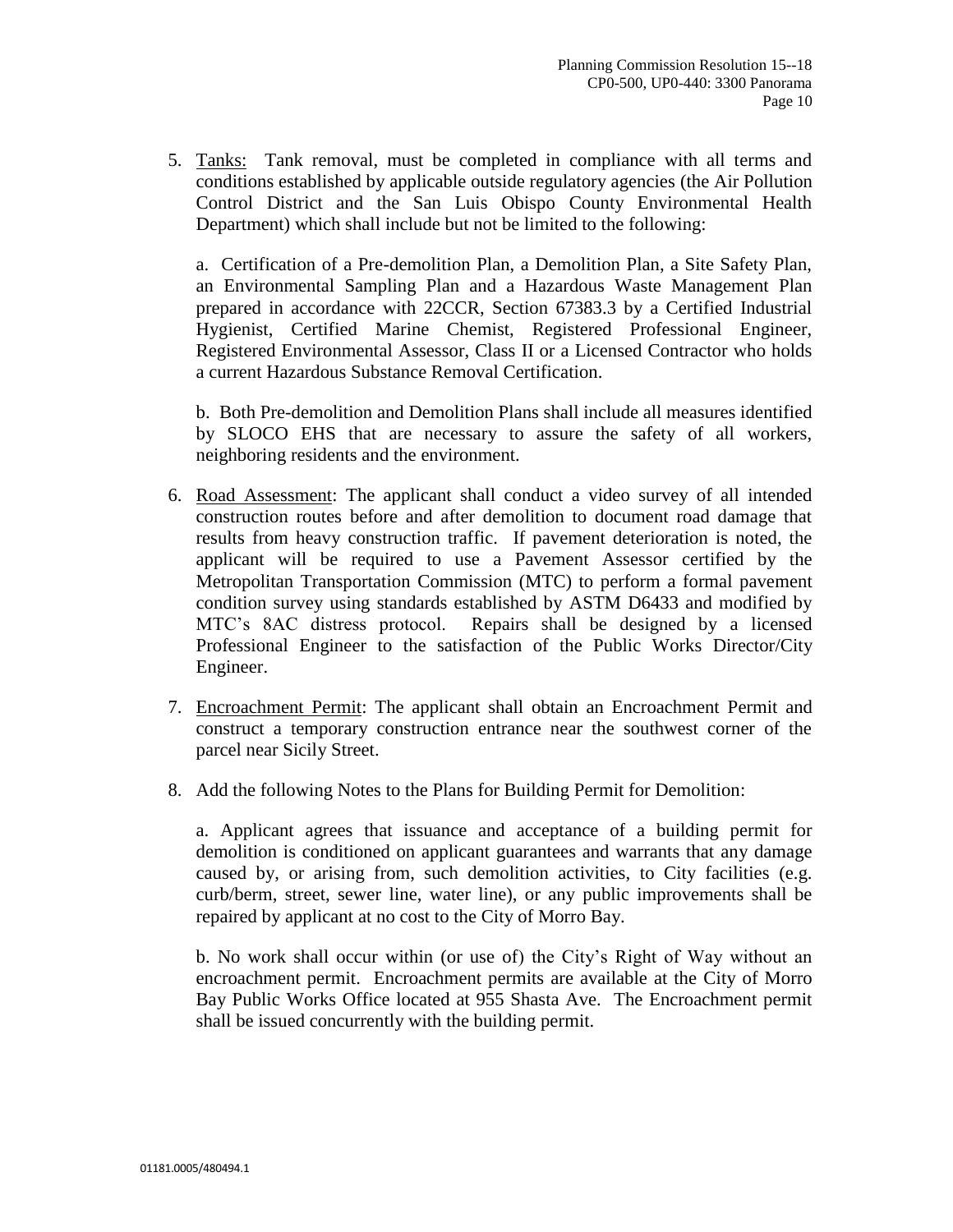#### **FIRE CONDITIONS**

#### **Emergency Response Plan**

- 1. Applicant shall prepare and provide an Emergency Response Plan (ERP) for the planned storage tank and piping demolition and removal at the former Navy Jet Fuel Storage Site at 3300 Panorama Drive. The ERP shall be submitted to the City of Morro Bay Fire Department for review prior to any construction or deconstruction activities on site. A copy of the ERP will be maintained on-site for the duration of all site activities and include the following information:
- a. **Emergency Response.** Potential site emergencies may be natural or man-made and include, but not limited to, fire, explosions, chemical releases or spills, civil disturbances or workplace violence, bomb threats, and other unplanned physical or chemical exposures. The ERP will include appropriate methods of emergency response and notification.
- b. **Pre-Emergency Planning.** Site management personnel will prepare for an emergency before it happens based on site location, hazards, planned activities, weather, etc. Preventing emergencies can be accomplished through the identification and elimination of hazards.

Pre-emergency planning includes reviewing the ERP with site personnel and inspection of emergency response equipment and supplies. Prior to project commencement, the Field Project Manager (FPM) will coordinate with the City of Morro Bay Fire Department to discuss the project schedule, potential hazards and the location of hazardous materials at project site, the location of emergency response equipment, and emergency response procedures, as contained in the ERP.

c. **Communication/Emergency Alerting and Notification.** The Field Project Manager (FPM) will have primary responsibility for responding to and correcting emergency situations. A Health and Safety Officer (HSO) will serve as alternate. The FPM and HSO will evaluate the emergency for appropriate levels of response. The FPM will announce evacuation to site personnel and contact emergency services as required.

In the event of a fire or explosion, the Morro Bay Fire Department shall be summoned immediately. Upon their arrival, the FPM will advise the fire commander of the location, nature, and identification of the hazardous materials on-site and status of a spill control program.

Following an emergency, the FPM and HSO will ensure that all reports and notifications have been prepared and submitted.

d. **Emergency Response Roster/Directory.** The FPM shall prepare and provide an Emergency Contact Roster/Directory, include all project personnel and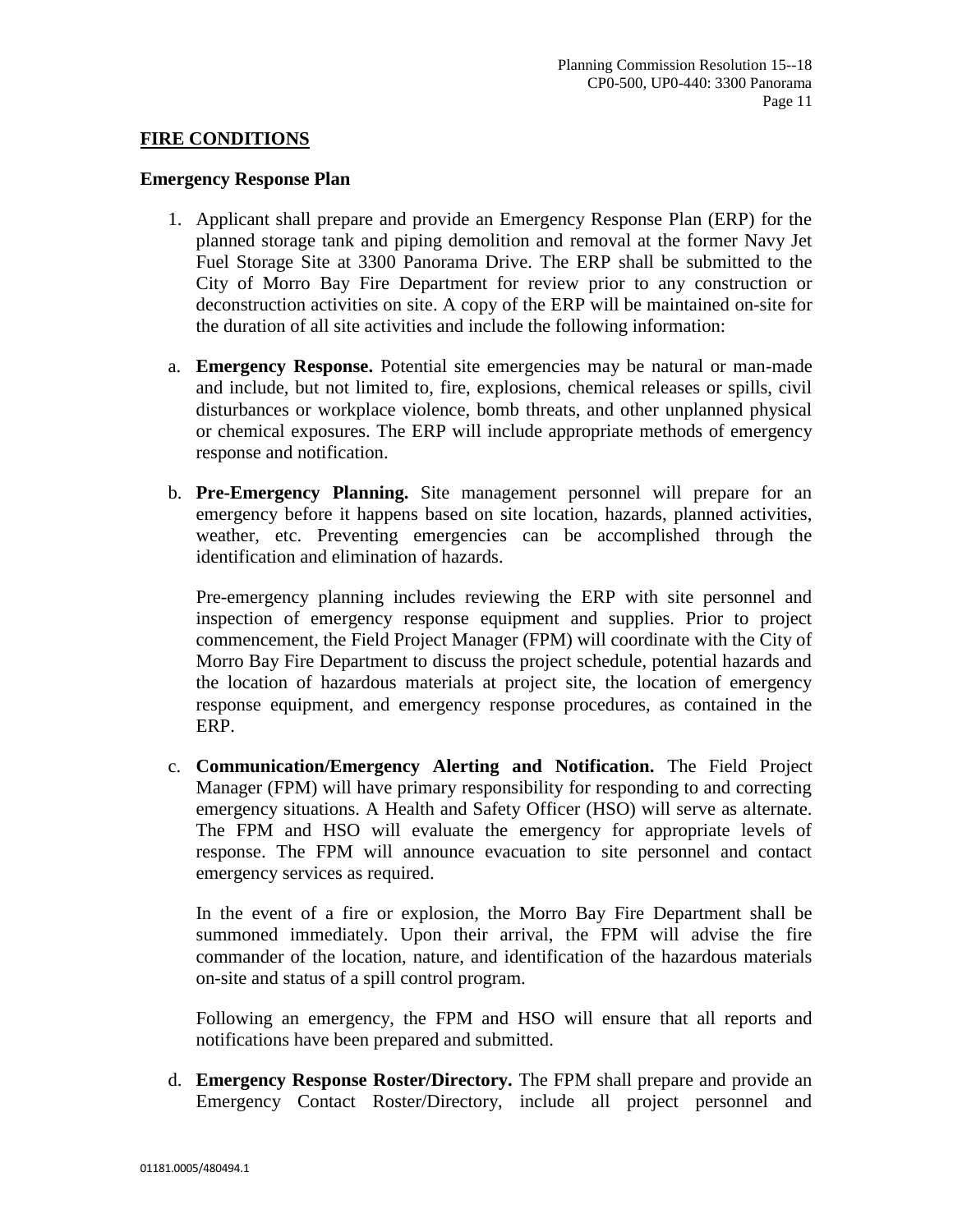emergency contact information.

- e. **Informational Attachments.** Applicant shall prepare and provide attachments containing the following information:
	- 1. Site Location Map.
	- 2. Excavation Grading Plans.
	- 3. Spill Control Program.
	- 4. California Hazardous Materials Spill/Release Notification Guidance.

5. Employee/Worker parking Location (not permitted on Panorama Drive due to narrow roadways and subject to citation).

#### **Tank Removal: Tank demolition, removal or relocation may commence only after the local agency has given approval.**

- 2. Submit a pre-demolition plan with information relative to the certification of both storage tanks, piping, atmosphere, and removal of all underground piping.
- 3. Upon approval of the closure permit application, the tank owner/operator shall carry out the proposed actions. Tank removal and sampling activities must be witnessed by representatives of the Certified Unified Program Agency (CUPA) and local agency (City of Morro Bay Fire Department).
- 4. Hazardous materials shall be removed from tanks and piping prior to tank demolition, removal or relocation and must be properly managed. Materials generated as the result of the rinsing or decontamination of tanks shall be managed as hazardous wastes unless a written hazardous waste determination per Title 22 California Code of Regulations §66262.11 demonstrates that the waste is non-hazardous.
- 5. All pumps and associated piping shall be removed.
- 6. The person removing the tank(s) or portions of the tank(s) shall provide tank removal/lifting equipment of a size adequate to safely lift the metal components onto the transport vehicle without dragging or otherwise causing an unsafe condition.
- 7. For tanks previously containing flammable/combustible materials, the person closing the tank(s) shall provide, on-site and readily accessible, at least one 40BC rated portable fire extinguisher and a properly calibrated meter capable of measuring LEL (Lower Explosive Limit) and oxygen levels.
- 8. Tanks previously containing flammable/combustible materials shall be made safe for demolition, removal, or relocation by the addition of dry ice (carbon dioxide) — or other methods approved by the local agency — sufficient to achieve an atmosphere of either less than 10% oxygen or less than 20% LEL. *(Note: At a minimum add 22.2 pounds of dry ice per each 1,000 gallons of tank volume;*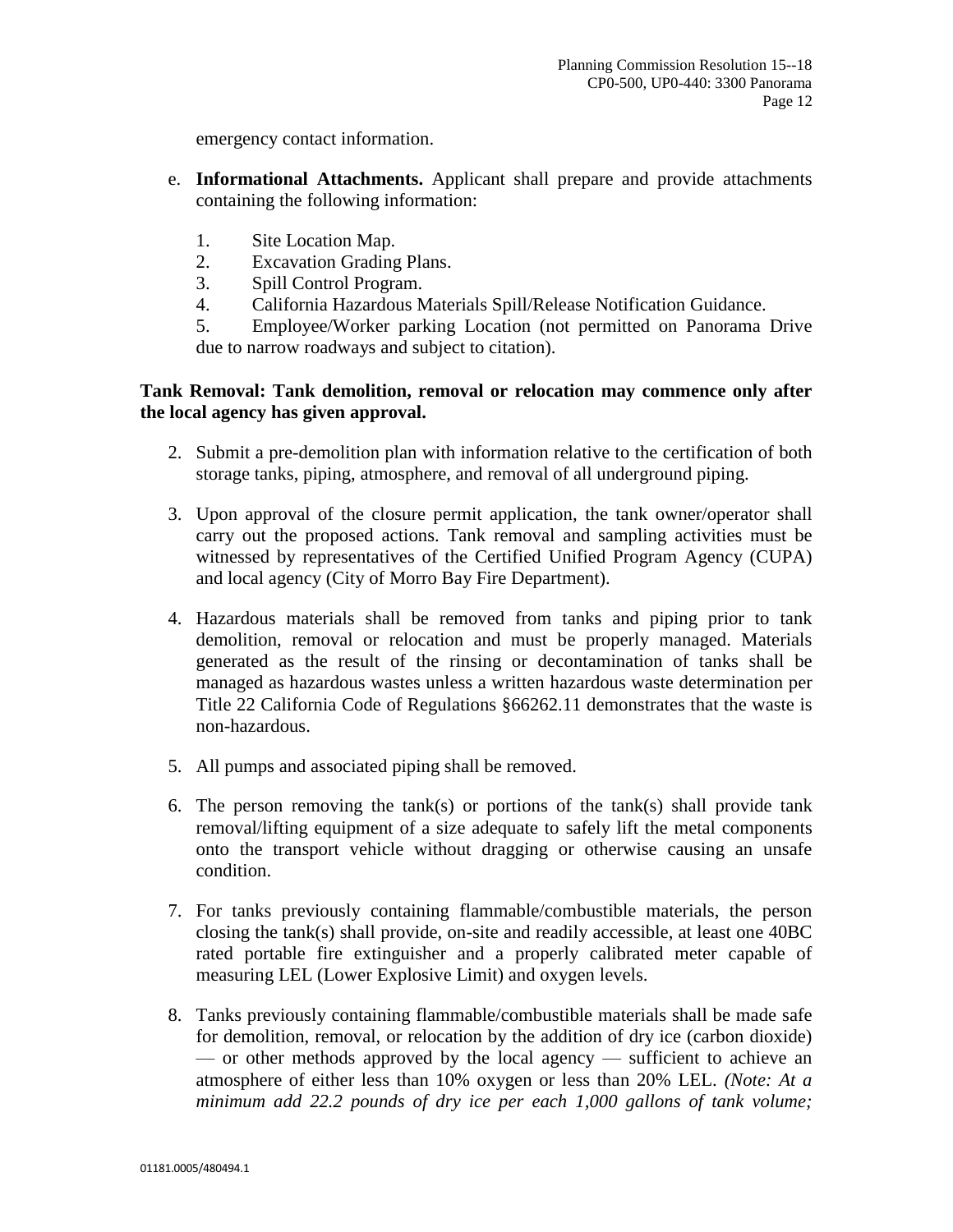*however, highly volatile materials may require more.)*

- 9. Establish a procedure and documentation for atmospheric testing, in both tanks and piping to determine, achieve and maintain safe exposure levels for oxygen, flammable vapors and toxic materials, prior to demolition, during demolition, at the start of each work day, along the entire pipe length and inside and outside of each tank.
- 10. Identify intrinsically safe and calibrated testing equipment to confirm nonflammable and non- explosive atmosphere in the tanks and piping.
- 11. Establish and Identify a process for isolating all incoming and outgoing pipe lines.
- 12. The applicant shall be responsible for ensuring that conditions at the site provide for workplace safety, protection of the environment, and maintenance of integrity of nearby structures.
- 13. All tanks and piping shall be manifested and hauled by a licensed hazardous waste transporter to a permitted hazardous waste facility, whether or not they have been rinsed on site. *(Note: This does not apply to tanks which have been cleaned on-site and certified as non-hazardous in accordance with California Code of Regulations, Title 22, Division 4.5, Chapter 32.)*
- 14. If soil sampling is required by the local agency or CUPA, sampling must be completed by an approved third-party. Soil samples shall be analyzed by a laboratory State-certified for the required analyses and handled under a Chain-of-Custody form. Sample results without a Chain-of-Custody form shall be considered invalid and re-sampling will be required.
- 15. If contamination of any detectable concentration is found, further soil and groundwater investigation may be required.
- 16. The following information shall be submitted to the local agency within 60 days of tank removal: Analytical results from samples; copy of completed sample Chain(s)-of-Custody; site drawing(s) showing tank location(s), pipeline runs, sampling locations, and sampling depths; and a photocopy of the TSDF signed copy of each hazardous waste manifest used to transport tanks, piping, tank contents (if managed as hazardous waste), and rinseate.

#### **Summary of Requirements to Obtain Final Tank System Closure**

17. The operator of the facility at which the tank was located shall update the facility's Hazardous Materials Business Plan (HMBP) within 30 days of tank removal by electronically submitting revised Hazardous Materials Inventory information and a revised Storage Map via the California Environmental Reporting System (CERS) at **cers.calepa.ca.gov** or the Certified Unified Program Agency (CUPA) electronic reporting portal, if applicable.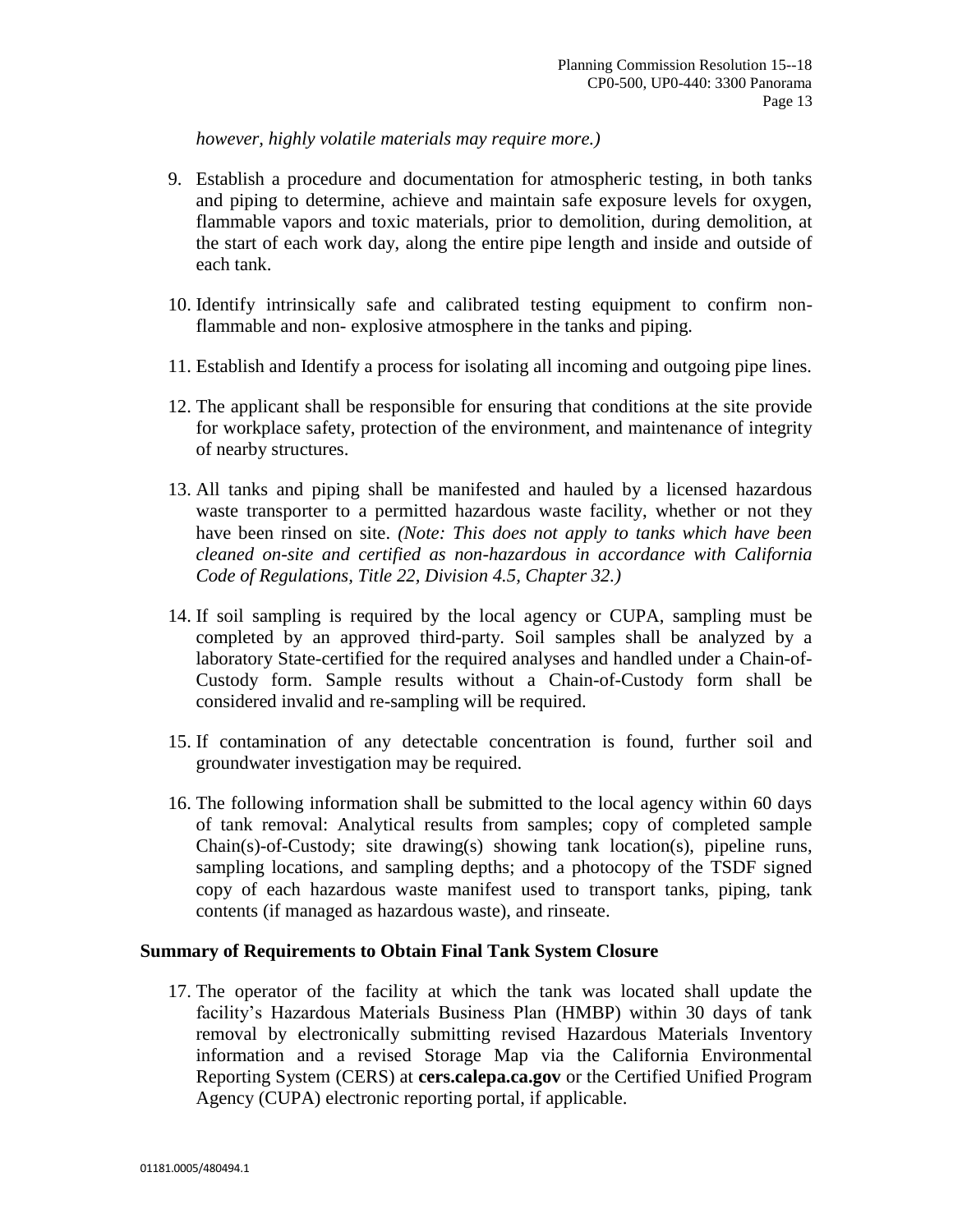18. The following information shall be submitted to the agency overseeing closure within 60 days of tank removal: Analytical results from samples, sample Chain(s)-of-Custody, and site drawings showing tank location(s), pipeline runs, sampling locations, and sampling depths (if sampling was required); and a copy of the TSDF-signed copy of any Uniform Hazardous Waste Manifest or Consolidated Manifest used to transport tanks, piping, tank contents, and tank/piping rinseate.

#### **California Fire Code Requirements (CFC)**

- 19. Fire Prevention Program Superintendent. The owner shall designate a person to be the fire prevention program superintendent who shall be responsible for the fire prevention program and ensure that it is carried out through completion of the project. (CFC 3308.1)
- 20. Pre-Fire Plan. The fire prevention program superintendent shall develop and maintain an approved pre-fire plan in cooperation with the fire chief. The fire chief and fire code official shall be notified of changes affecting the utilization of information contained in such pre-fire plan. (CFC 3802.2)
- 21. Training. Training responsible personnel in the use of fire protection equipment shall be the responsibility of the fire prevention program superintendent. Submit training records of identified personnel who will be part of the program. (CFC 3308.4)
- 22. Emergency Communication. All personnel at the project site shall have access to a means of communication to contact the fire department. (CFC 3309.1)
- 23. Emergency Vehicle Access shall be provided to the demolition site. Vehicle access shall be provided by either temporary or permanent roads, capable of supporting vehicle loading under all weather conditions. (CFC 3310.1)
- 24. Operational Permit is required to conduct cutting or welding operations within the jurisdiction. (CFC 105.6.11)
- 25. Hot Work shall only be conducted in areas designed or authorized for that purpose by the personnel responsible for a hot work program and approved by Morro Bay Fire Department. (CFC 3501.3)
- 26. Hot Work areas shall not contain combustibles or shall be provided with appropriate shielding to prevent sparks, slag or heat from igniting exposed combustibles. (CFC 3504.1.1)
- 27. Hot work shall not be performed on containers or equipment that contains or has contained flammable liquids, gases or solids until the containers and equipment have been thoroughly cleaned, inerted or purged: except that "hot tapping" shall be allowed on tanks and pipe lines when such work is conducted by approved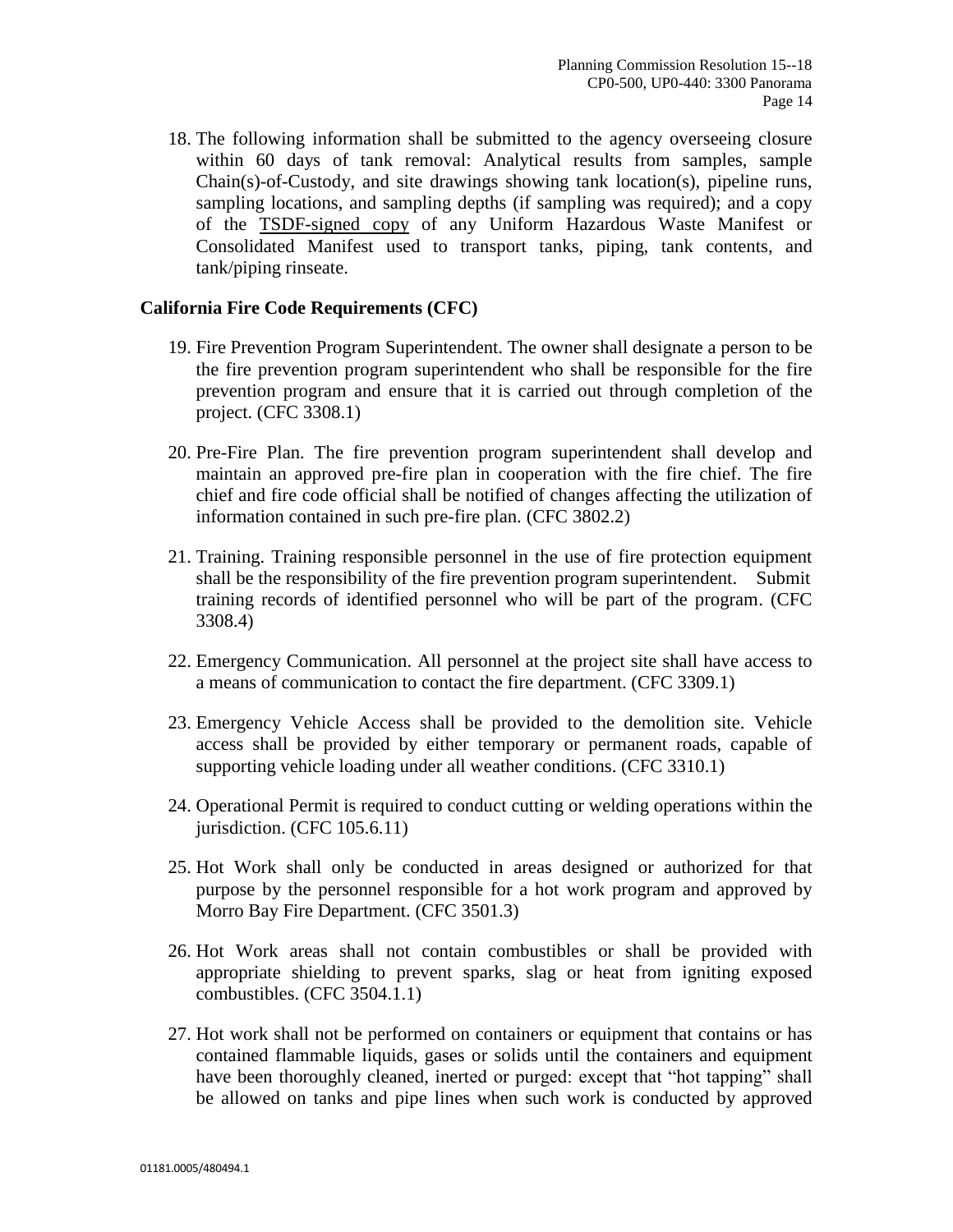personnel. (CFC 3504.1.7)

- 28. A fire watch shall be provided during hot work activities and shall continue for a minimum of 30 minutes after the conclusion of the work. Morro Bay Fire Department is authorized to extend the fire watch based on the hazards or work being performed. (CFC 3504.2.1)
- 29. Location. The fire watch shall include the entire hot work area. Hot work conducted in areas with vertical or horizontal fire exposures that are not observable by a single individual shall have additional personnel assigned to fire watches to ensure that exposed areas are monitored. (CFC 3504.2.2)

Provide a plan for the number of personnel who will be assigned to a fire watch, given the size of the existing JP-5 tanks.

30. Individuals designated to fire watch duty shall have fire-extinguishing equipment readily available and shall be trained in the use of such equipment. These personnel shall be responsible for extinguishing fires and communicating an alarm. (CFC 3505.2.3)

Provide verification that all individuals conducting fire watch have been trained and certified in the use of fire extinguishing systems.

31. Training. Individuals responsible for performing the hot work and fire watch shall be trained in the use of portable fire extinguishing systems. (CFC 3504.2.4)

Provide verification that all individuals conducting fire watch have been trained and certified in the use of portable hand-held fire extinguishers.

32. Fire Extinguishers. A minimum of one portable fire extinguisher complying with Section 906 and with a minimum 2-A:10-B:C rating shall be accessible within 30 feet of the location where hot work is performed. (CFC 3504.2.6)

Provide the locations of all required fire extinguishers and existing fire hydrants within 100 feet of the property boundaries on the demolition plans.

- 33. Area Review. Before hot work is permitted and at least once per day while the permit is in effect, the area shall be inspected by those responsible for authorizing hot work operations, to ensure that it is a fire safe area. Information shown on the permit shall be verified prior to signing the permit, in accordance with CFC 105.6. (CFC 3504.3)
- 34. Pre-Hot Work Check. A pre-hot work check shall be conducted prior to work to ensure that all equipment is safe and hazards are recognized or protected. A report of the check shall be kept at the work site during the work and available upon request. (CFC 3504.3.1). The pre-hot work check shall determine all of the following: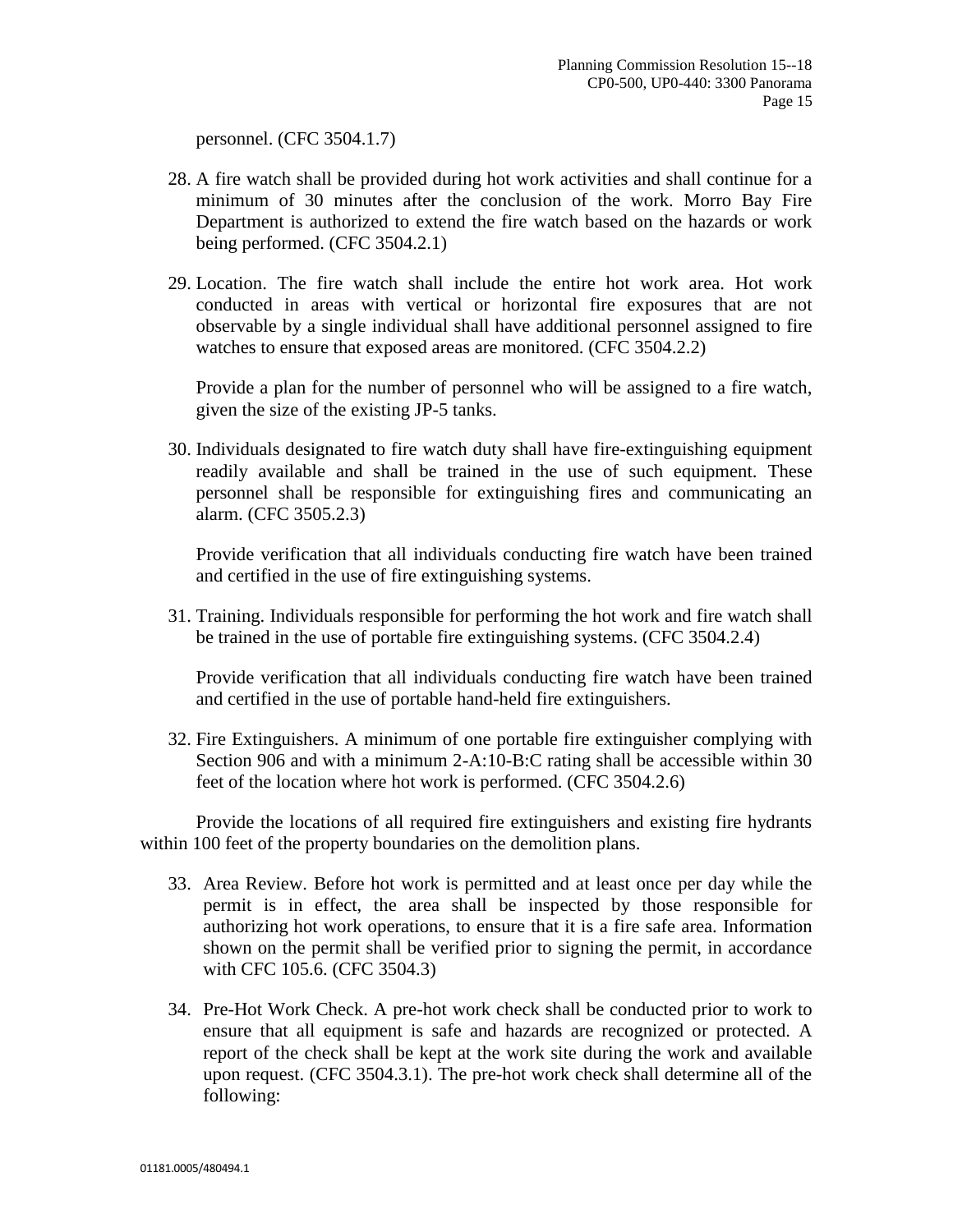- a. Hot work equipment to be used shall be in satisfactory operating condition and in good repair.
- b. Hot work site is clear of combustibles or combustible are protected.
- c. Fire watches are assigned.
- d. Fire extinguishers are operable and available.

Provide a proposed site checklist for approval by the Morro Bay Fire Department.

- 35. Removal and Disposal of Tanks. Removal of aboveground and underground tanks shall be in accordance with all of the following:
	- a. Flammable and combustible liquids shall be removed from the tank and connected piping.
	- b. Piping at tank openings that is not to be used further shall be disconnected.
	- c. Piping shall be removed from the ground.
	- d. Tank openings shall be capped or purged, leaving a  $1/8$ -inch to  $\frac{1}{4}$ -inch diameter opening for pressure equalization.
	- e. Tanks shall be purged of vapor and inerted prior to removal.
	- f. All exterior above-grade fill and vent piping shall be permanently removed.
	- g. Disposal. Tanks shall be disposed of in accordance with federal, state and local regulations.
- 36.Knox Lock. Where access to an area is restricted because of secured openings or where immediate access is necessary for life-saving or fire-fighting purposes, the fire code official is authorized to require a key box or lock to be installed in an approved location (CFC 506). Provide a Knox Lock on the access gate. Please obtain a Knox application from Morro Bay Fire Department during business hours.
- 37. Morro Bay Fire Department is authorized to order all site operation halted, if in the opinion of the Fire Chief or his designee, a threat to public safety, life safety hazards, wind or other conditions or violations of provisions of the Operational Permit are found. All project operations shall be required to cease immediately.

#### **BUILDING CONDITIONS**

- 1. Building Permit: Prior to construction, the applicant shall submit a complete Building Permit Application and obtain the required Permit.
- 2. Demolition Debris: Prior to requesting a final inspection, the contractor shall submit to the Building Department a Demolition Debris Disposal Report, including weigh tags, demonstrating that a minimum of 50% of the demolition debris, by weight, was recycled.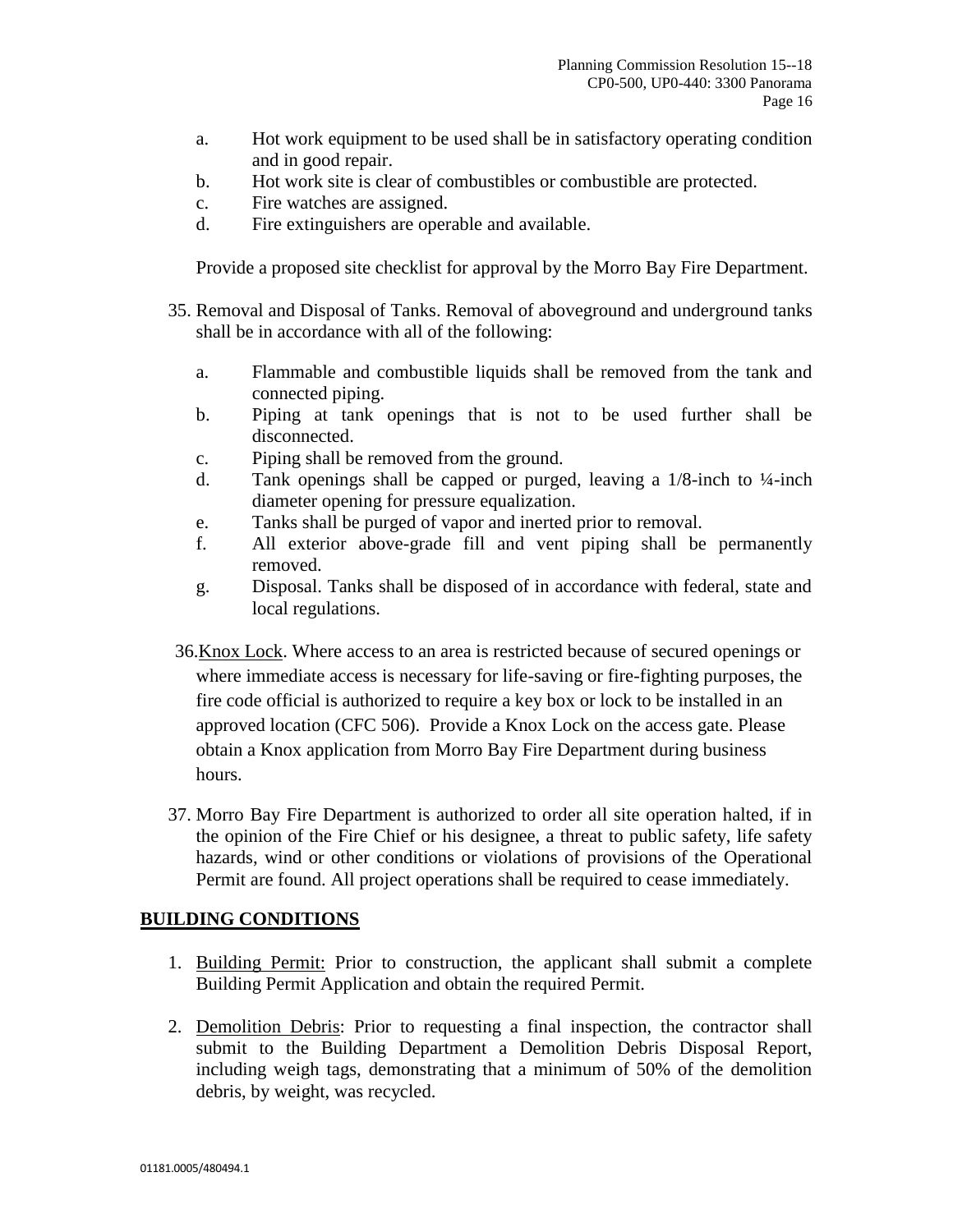PASSED AND ADOPTED by the Morro Bay Planning Commission at a regular meeting thereof held on this  $19<sup>th</sup>$  day of June 2018 on the following vote:

AYES: NOES: ABSENT: ABSTAIN:

Chairperson Gerald Luhr

ATTEST

Scot Graham, Community Development Director

The foregoing resolution was passed and adopted this 19<sup>th</sup> day of June 2018.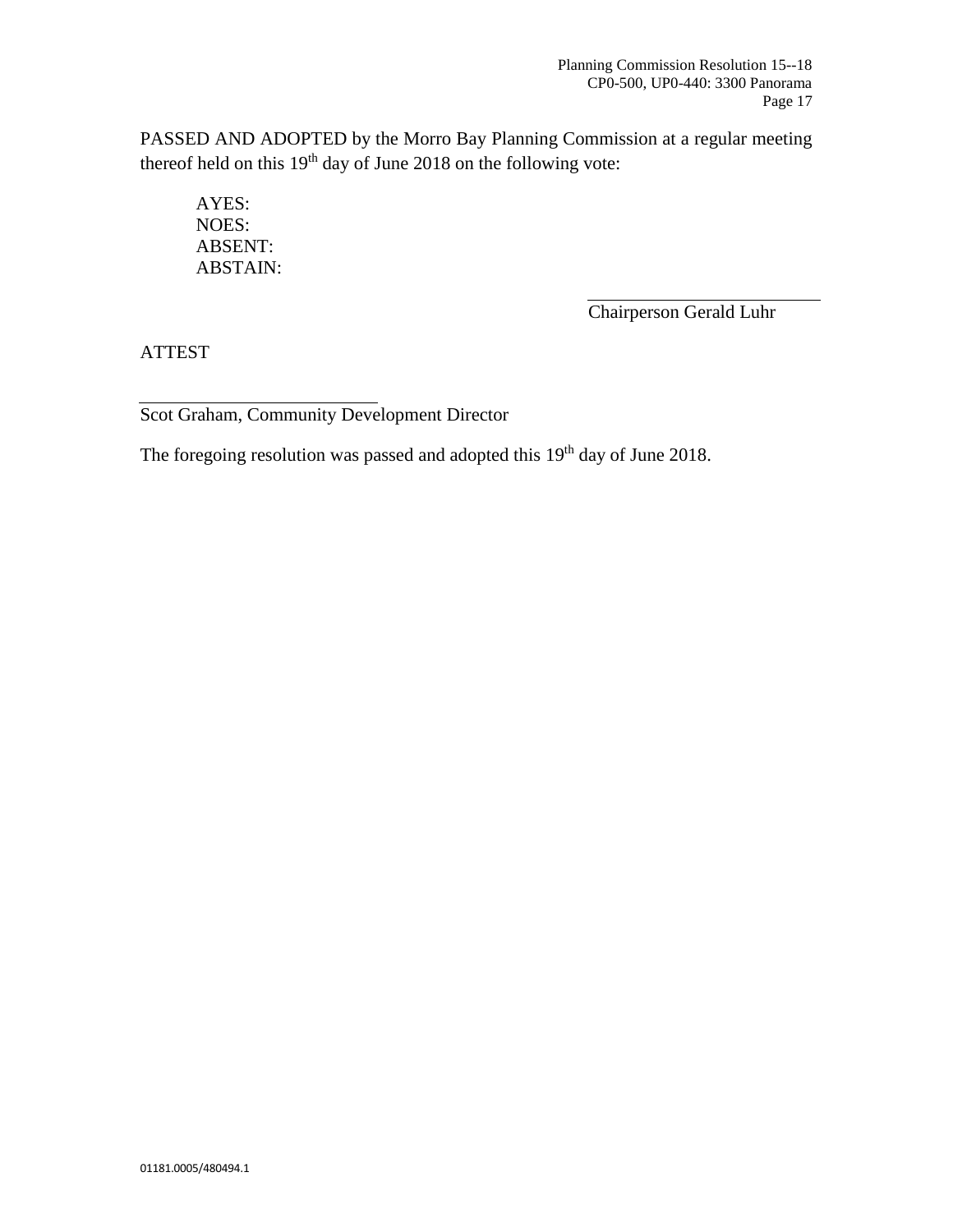## **Attachment A Mitigation and Monitoring Program**

**Mitigation Measure AQ-1:** No article, machine, equipment or other contrivance, the use of which may cause, increase, eliminate, reduce or control the issuance of air contaminants may be operated or used, unless:

- a. A current Permit to Operate or temporary Permit to Operate has been obtained from the Control Officer of the San Luis Obispo County Air Pollution Control District, or
- b. The article, machine, equipment or other contrivance has been registered under the Portable Equipment Registration Program (PERP) of the California Air Resources Board, or
- c. The article, machine, equipment or other contrivance is designated as not requiring a permit by Rule 201 of the San Luis Obispo County Air Pollution Control District.

Such articles, machines, equipment, or other contrivances that may be employed during this project include, but are not limited to, internal combustion engines of 50 horsepower or greater and equipment utilized in the degassing and cleaning of fuel storage tanks and pipelines.

**Monitoring AQ-1:** Prior to issuance of any demolition permit by the City of Morro Bay, the applicant shall incorporate this condition as a note on the demolition plan set and shall provide the City Community Development Director with copies of all required Permits to Operate, temporary Permits to Operate, or registrations with the Portable Equipment Registration Program.

**Mitigation Measure AQ-2:** Petroleum Storage Tank Degassing and Removal, Removal of Hydrocarbon-Contaminated Soil, Removal of Asbestos, and Removal of Lead-Contaminated Materials: Prior to issuance of a demolition permit by the City of Morro Bay, the applicant shall:

- a. Provide the City Community Development Director with written evidence that the Environmental Health Division of the County of San Luis Obispo Public Health Department and the San Luis Obispo County Air Pollution Control District have been provided with a complete description of the proposed project, including specific descriptions of potential bio-hazards associated with removal of residual petroleum projects from the fuel tanks and pipelines, removal of hydrocarboncontaminated soil, disassembly and removal of known or reasonably expected asbestos gaskets and pipe fittings, and removal of lead-containing paint and soil contaminated with lead-containing paint.
- b. Provide the City Community Development Director with written responses from the Environmental Health Division of the County of San Luis Obispo Public Health Department and the San Luis Obispo County Air Pollution Control District, documenting provision of any additional information requested by these agencies, as well as any actions, mitigations, conditions, or permits required.

**Monitoring AQ-2:** Prior to issuance of any demolition permit by the City of Morro Bay, the applicant shall:

- a. Incorporate any conditions or requirements imposed by the Environmental Health Division of the County of San Luis Obispo Public Health Department or the San Luis Obispo County Air Pollution Control District as notes on the demolition plan set, and
- b. Provide to the City Community Development Director documentation that any permits required from the Environmental Health Division of the County of San Luis Obispo Public Health Department or the San Luis Obispo County Air Pollution Control District have been obtained.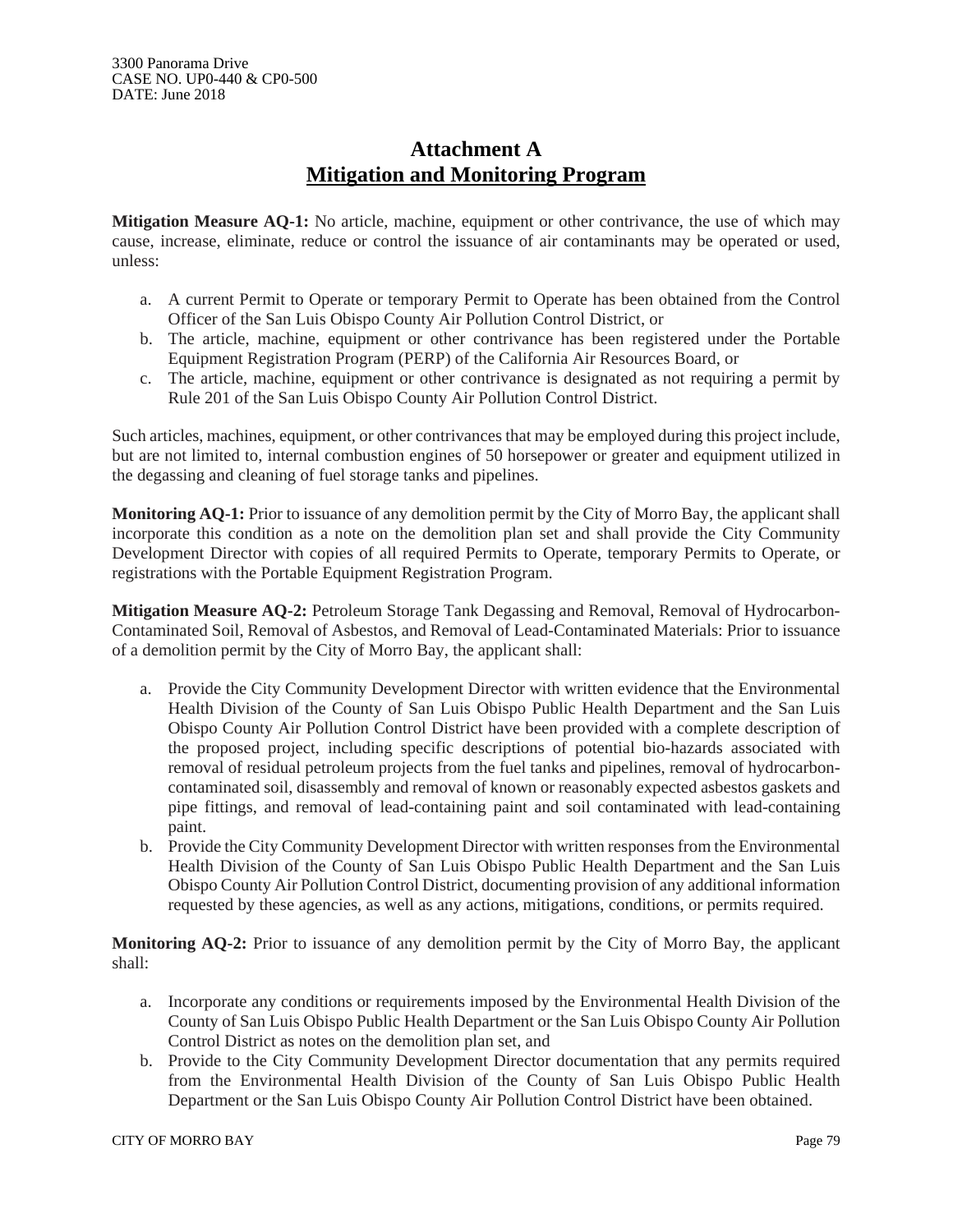**Mitigation Measure AQ-3:** APCD Permitting of Hydrocarbon Contaminated Soil Processes. This project will require a San Luis Obispo County Air Pollution Control District permit to address proper management of the hydrocarbon contaminated soil prior to the start of any earthwork. This permit will include conditions to minimize emissions from any excavation, disposal or related process. To the extent feasible, the applicant must contact the San Luis Obispo County Air Pollution Control District Engineering Division at 781-5912 at least 120 days before the start of excavation to begin the permitting process. In addition, the air quality impacts from the excavation and haul trips associated with removing the contaminated soil must be evaluated and mitigated if total emissions exceed the San Luis Obispo County Air Pollution Control District's construction phase thresholds.

**Monitoring AQ-3:** All air quality mitigation measures shall be shown as notes on the demolition plan set. The City Community Development Department shall verify receipt of documentation demonstrating compliance.

**Mitigation Measure AQ-4:** Naturally-Occurring Asbestos: Prior to issuance of a demolition permit by the City of Morro Bay, the applicant shall provide the City Community Development Director with written documentation that either:

- a. The project has been granted an exemption by the Air Pollution Control Officer of the San Luis Obispo County Air Pollution Control District from the provisions of California Code of Regulations Section 93105, as provided in CCR Section 93105 (b), or
- b. An Asbestos Dust Mitigation Plan has been approved by the San Luis Obispo County Air Pollution Control District, in accordance with CCR 93105 (e)(2) and the provisions of such Asbestos Dust Mitigation Plan have been recorded as notes on the demolition plan set.

**Monitoring AQ-4:** All air quality mitigation measures shall be shown as notes on the demolition plan set. The City Community Development Department shall verify receipt of documentation demonstrating compliance.

**Mitigation Measure AQ-5:** Demolition/ Asbestos. Demolition activities can have potential negative air quality impacts, including issues surrounding proper handling, abatement, and disposal of asbestoscontaining material. Asbestos-containing material could be encountered during the demolition or remodeling of existing structures or the disturbance, demolition, or relocation of above or below ground utility pipes/pipelines (e.g., transite pipes or insulation on pipes). This project will include these activities and may be subject to various regulatory jurisdictions including the requirements stipulated in the National Emission Standards for Hazardous Air Pollutants 40 CFR 61, Subpart M – asbestos NESHAP. These requirements include, but are not limited to: (1) written notification, within at least 10 business days of activities commencing, to the San Luis Obispo County Air Pollution Control District; (2) asbestos survey conducted by a Certified Asbestos Consultant; and (3) applicable removal and disposal requirements of identified asbestos-containing material. Please contact the San Luis Obispo County Air Pollution Control District Enforcement Division at (805) 781-5912, and also go to http://www.slocleanair.org/rulesregulations/asbestos.php for further information. To obtain a Notification of Demolition and Renovation form go to the "Other Forms" section of http://www.slocleanair.org/rules-regulations/asbestos.php.

**Monitoring AQ-5:** All air quality mitigation measures shall be shown as notes on the demolition plan set. The City Community Development Department shall verify receipt of documentation demonstrating compliance.

**Mitigation Measure AQ-6:** Dust Control Measures. Demolition and construction activities can generate fugitive dust, which could be a nuisance to local residents and businesses in close proximity to the proposed construction site. Since all portions of the project site are located within 1,000 feet of sensitive receptors,

CITY OF MORRO BAY Page 80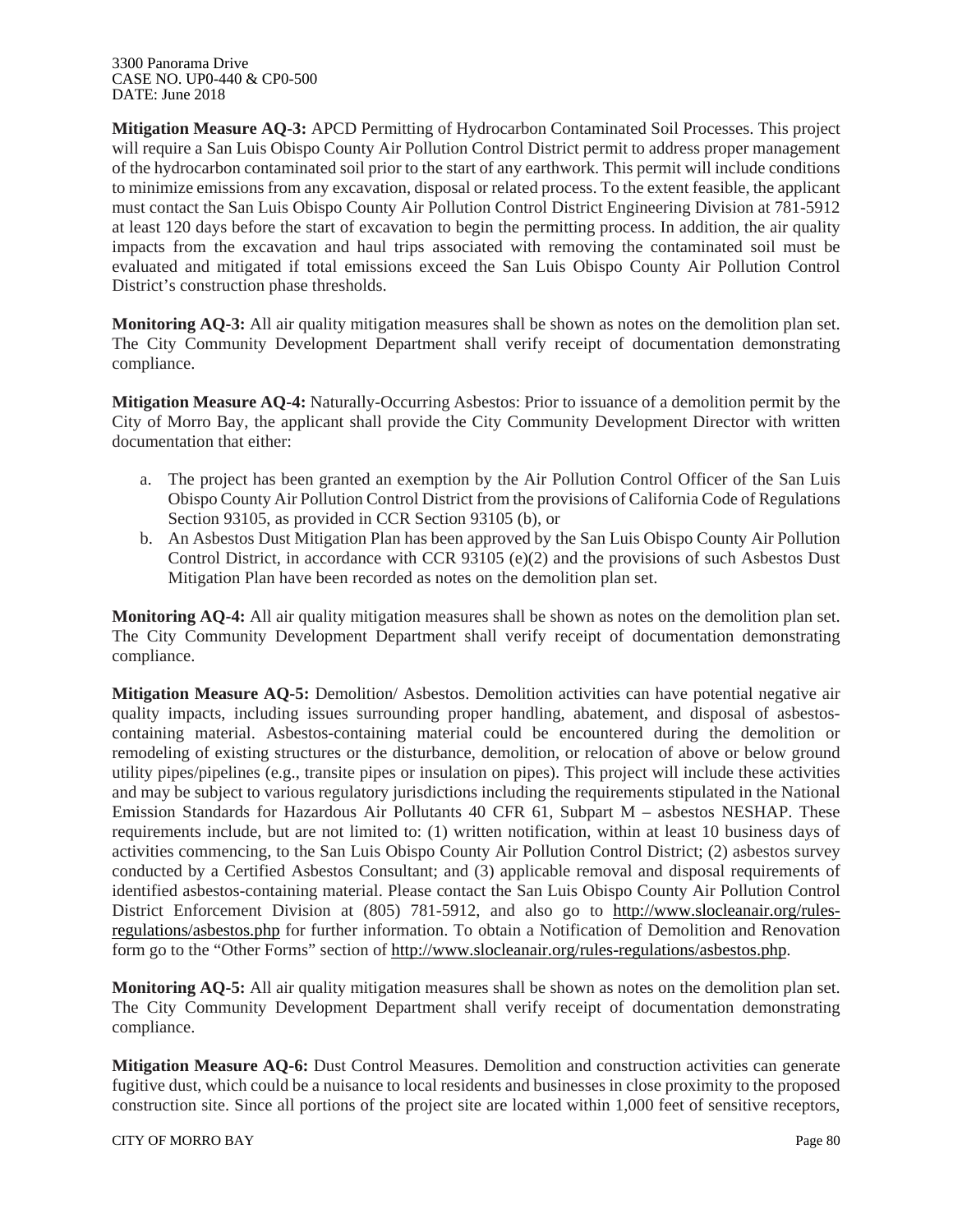#### 3300 Panorama Drive CASE NO. UP0-440 & CP0-500 DATE: June 2018

the applicant shall implement the following mitigation measures to manage fugitive dust emissions such that they do not exceed the San Luis Obispo County Air Pollution Control District's 20% opacity limit San Luis Obispo County Air Pollution Control District Rule 401) or prompt nuisance violations SLOAPCD Rule 402).

- a. Reduce the amount of the disturbed area where possible;
- b. Use of water trucks or sprinkler systems in sufficient quantities to prevent airborne dust from leaving the site and from exceeding the San Luis Obispo County Air Pollution Control District's limit of 20% opacity for greater than 3 minutes in any 60 minute period. Increased watering frequency would be required whenever wind speeds exceed 15 mph. Only reclaimed (non-potable) water shall be used for dust control. Please note that since water use is a concern due to drought conditions the contractor or builder shall consider the use of aSan Luis Obispo County Air Pollution Control District-approved dust suppressant where feasible to reduce the amount of water used for dust control. For a list of suppressants, see Section 4.3 of the CEQA Air Quality Handbook;
- c. All dirt stock pile areas should be sprayed daily and covered with tarps or other dust barriers as needed;
- d. Permanent dust control measures identified in the approved project revegetation site cleanup and restoration plans should be implemented as soon as possible, following completion of any soil disturbing activities;
- e. Exposed ground areas that are planned to be reworked at dates greater than one month after initial grading should be sown with a fast germinating, non-invasive grass seed and watered until vegetation is established;
- f. All disturbed soil areas not subject to revegetation should be stabilized using approved chemical soil binders, jute netting, or other methods approved in advance by the San Luis Obispo County Air Pollution Control District;
- g. All roadways, driveways, sidewalks, etc. to be paved should be completed as soon as possible. In addition, building pads should be laid as soon as possible after grading unless seeding or soil binders are used;
- h. Vehicle speed for all construction vehicles shall not exceed 15 mph on any unpaved surface at the construction site;
- i. All trucks hauling dirt, sand, soil, or other loose materials are to be covered in accordance with CVC Section 23114;
- j. To prevent "track-out," install and operate a "track-out prevention device" where vehicles enter and exit unpaved ground or roads onto paved streets. ''Track-Out" is defined as sand or soil that adheres to and/or agglomerates on the exterior surfaces of motor vehicles and/or equipment (including tires) that may then fall onto any highway or street as described in California Vehicle Code Section 23113 and California Water Code 13304. The "track-out prevention device" can be any device or combination of devices that is effective at preventing track out, located at the point of intersection of an unpaved area and a paved road. Rumble strips or steel plate devices require periodic cleaning to be effective;
- k. Sweep streets at the end of each day if visible soil material is carried onto adjacent paved roads. Water sweepers shall be used with reclaimed water used. Roads shall be pre-wetted prior to sweeping;
- l. Prior to any ground disturbance, sufficient water or soil stabilizers shall be applied to the area to be disturbed to prevent visible emissions from crossing the property line;
- m. Areas to be graded or excavated shall be kept adequately wetted and/or stabilized to prevent visible emissions from crossing the property line;
- n. Storage piles shall be kept adequately wetted, treated with a chemical dust suppressant, or covered when material is not being added to or removed from the pile;
- o. Equipment shall be washed down before moving from the property onto a paved public road;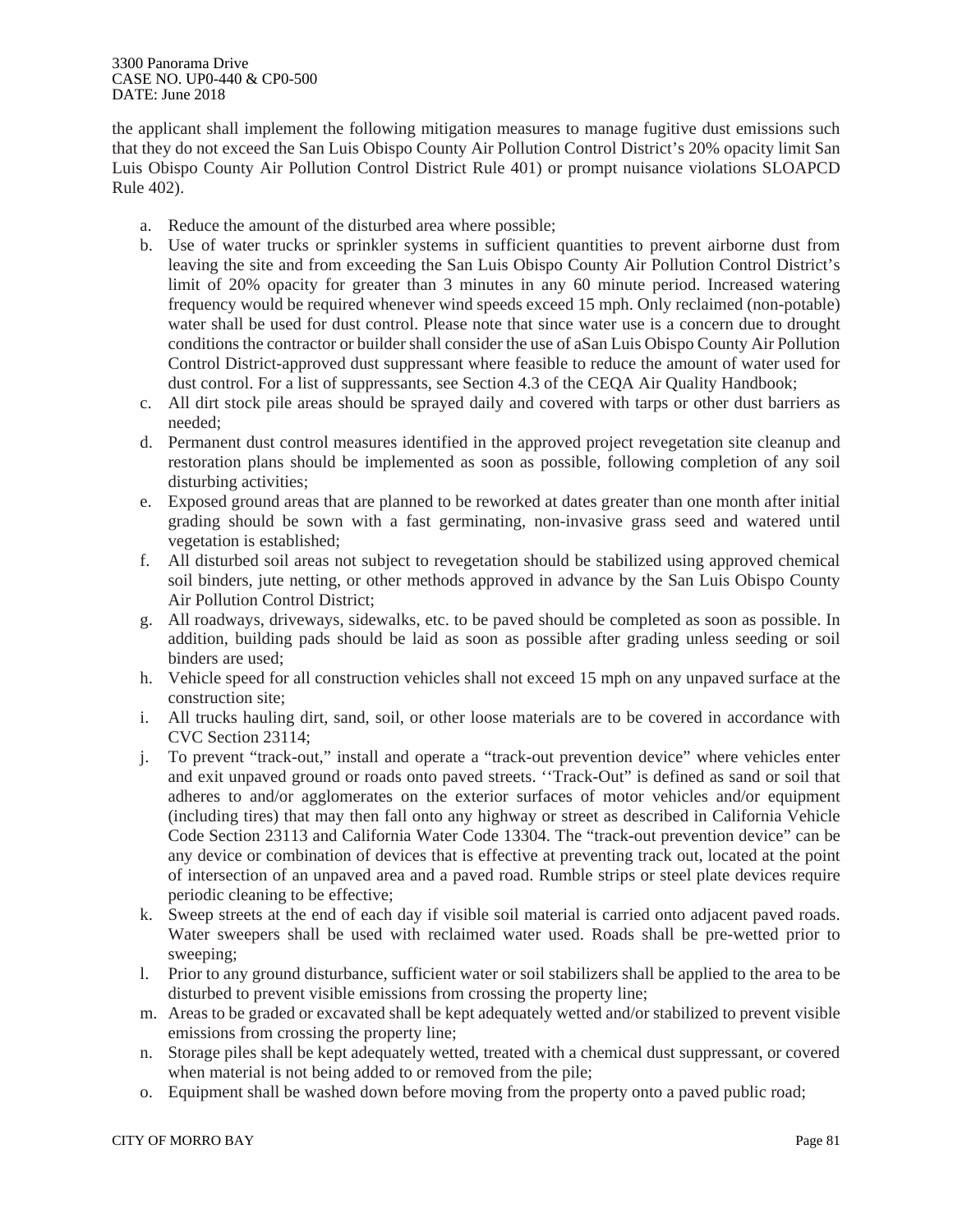- p. Visible track-out on the paved public road shall be cleaned using wet sweeping or a HEPA filter equipped vacuum device within twenty-four (24) hours;
- q. During site grading and/or excavation activities, if serpentinite material is encountered, the project engineering geologist shall be notified that this material has been encountered;
- r. During site excavation for investigation purposes, a water truck shall be available for dust control;
- s. All  $PM_{10}$  (dust) mitigation measures required should be shown on grading and building plans; and,
- t. The contractor or builder shall designate a person or persons to monitor the fugitive dust emissions and enhance the implementation of the measures as necessary to minimize dust complaints and reduce visible emissions below the San Luis Obispo County Air Pollution Control District's limit of 20% opacity for greater than 3 minutes in any 60-minute period. Their duties shall include holidays and weekend periods when work may not be in progress. The name and telephone number of such persons shall be provided to the San Luis Obispo County Air Pollution Control District Compliance Division prior to the start of any grading, earthwork, or demolition.

**Monitoring AQ-6:** All air quality mitigation measures shall be shown as notes on the demolition plan set. The City Community Development Department shall verify receipt of documentation demonstrating compliance.

**Mitigation Measure AQ-7:** Diesel Idling Limitations. This project is in close proximity to nearby sensitive receptors (residences to the northwest, west and south). Projects that will have diesel powered construction activity in close proximity to any sensitive receptor shall implement the following mitigation measures to ensure that public health benefits are realized by reducing toxic risk from diesel emissions: To help reduce sensitive receptor emissions impact of diesel vehicles and equipment used to construct the project the applicant shall implement the following idling control techniques:

- a. Idling of diesel engines, whether installed in on-road vehicles or off-road equipment, shall not be permitted.
- b. No vehicle fitted with a diesel-powered auxiliary power system (APS) shall use such APS to power any heater, air-conditioner, or other auxiliary equipment for longer than 5 minutes.
- c. The use of equipment powered by means other than diesel engines is preferred when possible
- d. Signs that indicate that diesel idling is prohibited at the entire demolition site shall be prominently posted and enforced. Signs will include the following note, or a comparable statement: "Please note that some equipment, such as hydraulic metal shears, may require diesel-operated construction equipment to be running while the metal cutting and removal is taking place – this activity is not considered idling."

**Monitoring AQ-7:** Active air quality monitoring shall be conducted in accordance with the Air Monitoring Plan (AMP) prepared by Rhine LP & Morro94, LLC, and dated December 23, 2016. All monitoring reports shall be submitted to the City Community Development Department for review. Prior to issuance of a demolition permit, however, the AMP shall be:

- a. Expanded to include monitoring for asbestos, and
- b. Submitted to and approved by the San Luis Obispo Air Pollution Control District.

**Mitigation Measure BR-1:** Prior to issuance of demolition permits, the applicant shall submit documentation verifying designation of a qualified biological monitor for all biological resources measures to ensure compliance with Conditions of Approval and mitigation measures. The monitor shall be responsible for the preparation, submittal, and compliance with a Biological Monitoring Plan. The plan shall include procedures and policies for the following: (1) ensuring that procedures for verifying compliance with environmental mitigations are followed; (2) lines of communication and reporting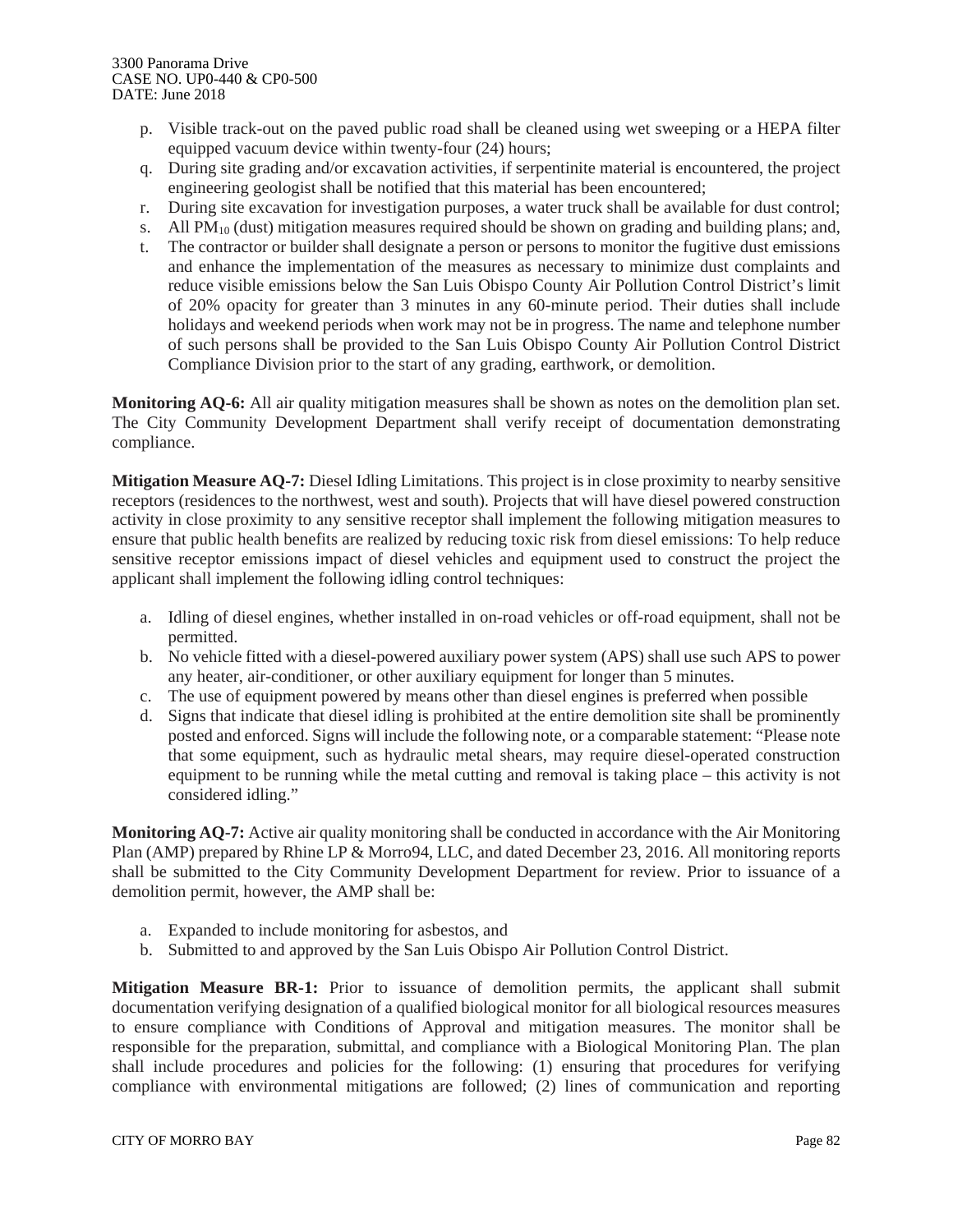methods; (3) compliance reporting; (4) construction crew training regarding environmentally sensitive areas; (5) authority to stop work; and (6) action to be taken in the event of non-compliance.

**Monitoring BR-1:** The City Community Development Department shall verify receipt and compliance with the approved Biological Monitoring Plan. The name and contact information of the project biological monitor shall be listed on the plans submitted for a demolition permit.

**Mitigation Measure BR-2:** Prior to the initiation of demolition actions, including equipment and materials staging and storage, the biological monitor shall conduct environmental awareness training for all construction personnel. The environmental awareness training shall include discussions of sensitive habitats and animal species in the immediate area. Topics of discussion shall include: general provisions and protections afforded by the Endangered Species Act; measures implemented to protect special-status species; review of the project boundaries and special conditions; the monitor's role in project activities; lines of communications; and procedures to be implemented in the event a special-status species is observed in the work area.

**Monitoring BR-2:** The City Community Development Department shall verify compliance with the approved Biological Monitoring Plan, and receipt of documentation from the biological monitor confirming that all project personnel have completed the required training.

**Mitigation Measures BR-3:** Prior to the initiation of demolition actions, including equipment and materials staging and storage, the applicant's contractors and the biological monitor shall coordinate the placement of project delineation fencing throughout the work areas. The biological monitor shall field fit the placement of the project delineation fencing to minimize impacts to sensitive resources. The project delineation fencing shall remain in place and functional throughout the duration of the project. During construction, no project related work activities shall occur outside of the delineated work area.

**Monitoring BR-3:** The City Community Development Department shall verify compliance with the approved Biological Monitoring Plan, and receipt of documentation from the biological monitor confirming that project delineation fencing has been installed and remains in place for the duration of the project. The biological monitor shall determine when the fencing may be removed, in consultation with the City Community Development Department.

**Mitigation Measure BR-4:** Prior to initiation of demolition actions, including storage and use of equipment and materials within the project site, the following avoidance and mitigation measures shall be implemented minimize and/or avoid impacts to ESH as a result of proposed demolition activities:

- a. Limits of Environmentally Sensitive Habitat Area (ESH area) shall be clearly delineated using brightly colored construction fencing prior to implementation of any demolition activity. ESH fencing shall be maintained in good order until removed in accordance with the requirements of paragraph c.
- b. No equipment access, excavation, or other land disturbing activities shall occur within the limits of ESH other than approved tree trimming and removal.
- c. Equipment access, excavation, and other land disturbing activities within 50 feet of the ESH boundary shall be limited to the minimum required for removal or abandonment of the six-inch pipeline and small amount of Gunite, access to and removal of the easterly concrete foundation, tree trimming and removal of dead and diseased trees, and restoration of the land surface. The existing truck route that extends from the northern berm area through the buffer area would be used to access and remove the concrete pad. Use of this truck route would likely be short-term. Upon completion of these activities, brightly colored construction fencing shall be erected a minimum of 50 feet from the ESH boundary and no further access to this area shall be permitted, except as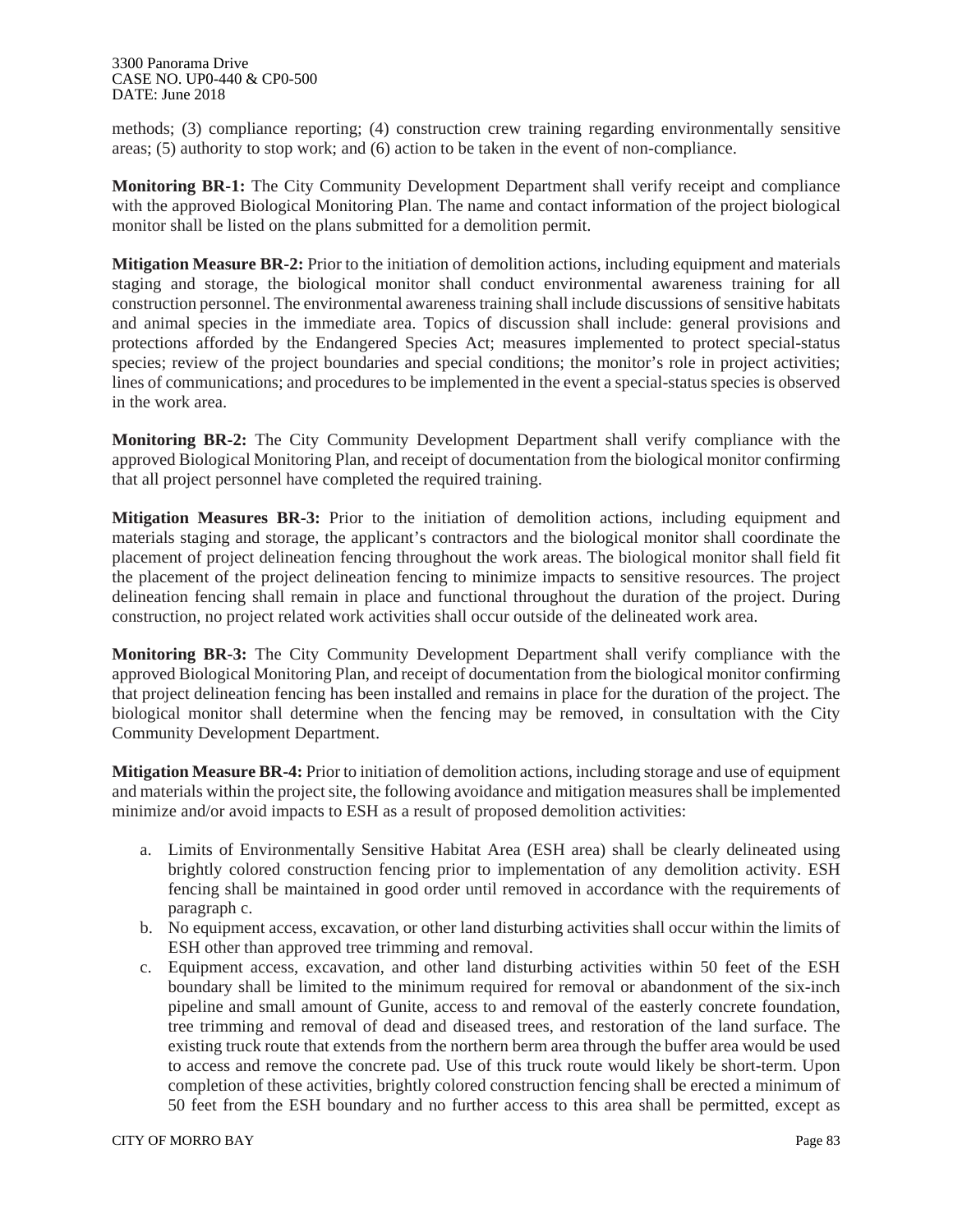necessary in the event of an emergency evacuation. This fencing shall be maintained in good order for the duration of the project. Upon erection of construction fencing 50 feet from the ESH border, construction fencing along the ESH border itself shall be removed.

- d. Appropriate erosion and sediment control measures shall be installed and maintained for soil disturbances which could lead to sedimentation impacts to the un-named tributary. Upon completion of demolition and removal activities, all disturbed areas adjacent to ESH shall be appropriately stabilized (i.e., erosion control hydroseed, biodegradable wattles, mulch, or similar method approved by the City of Morro Bay).
- e. Erosion control materials shall not contain monofilament materials as these materials are known to entangle wildlife.
- f. Any equipment or vehicles operated adjacent to ESH shall be checked and maintained daily, to prevent leaks that could be harmful to wildlife.
- g. Emergency spill kits shall be present at the site and personnel shall be trained in proper use of the spill kit during all demolition and removal activities. Training documentation shall be provided to the City of Morro Bay.
- h. Appropriate amounts of water and/or soil stabilizers shall be used to suppress fugitive dust during demolition and earth disturbing work, consistent with San Luis Obispo Air Pollution Control District standards.
- i. Disturbance to ESH shall be prohibited a minimum of 50 feet from the edge of ESH pending full California Environmental Quality Act, Coastal Act, and Local Coastal Program Policy analysis by the City of Morro Bay. In addition, appropriate permits (i.e., California Department of Fish and Wildlife Lake and Streambed Alteration Agreement) shall be obtained prior to work.

**Monitoring BR-4:** These measures shall be included as notes on the demolition plan set, for review and approval by the City Community Development Department. The City Community Development Department shall verify compliance with the approved Biological Monitoring Plan, and receipt of documentation from the biological monitor confirming compliance.

**Mitigation Measure BR-5:** The following measures are required to avoid and/or minimize potential impacts to sensitive invertebrate, amphibian, piscine, reptilian, and mammalian species that may be present at the proposed project site:

a. A qualified biologist shall survey the project site no more than 48 hours before the start of work activities to determine whether there is evidence of the presence of any of the following sensitive species:

Invertebrates Morro shoulderband snail (*Helminthoglypta walkeriana*)

Insects

sandy beach tiger beetle (Cicindela hirticollis gravida) globose dune beetle (*Coelus globosus*) Morro 10-Lined june beetle (*Polyphylla* species novae *'morroensis'*) 'Morro' Boisduval's blue butterfly (*Plebejus icarioides 'moroensis'*)

Fishes coastal rainbow trout (*Oncorhynchus mykiss irideus*) tidewater goby (*Eucyclogobius newberryi*)

#### Amphibians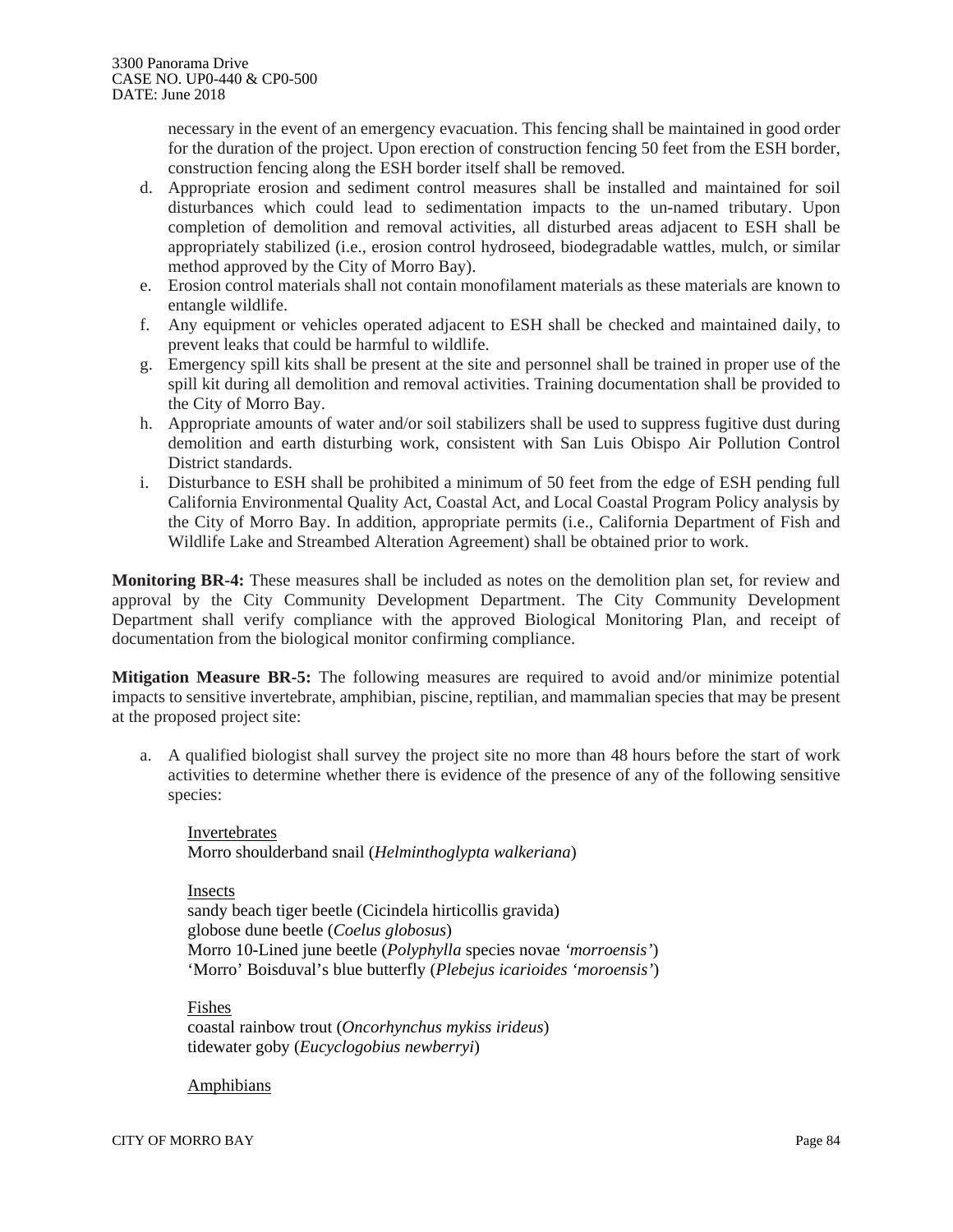California red-legged frog (*Rana draytonii*)

Reptiles western pond turtle (E*mys marmorata*) Coast horned lizard (*Phrynosoma blainvillii*) silvery legless lizard (*Anniella pulchra pulchra*)

Mammals

Morro Bay kangaroo rat (*Dipodomys heermanni morroensis*) big free-tailed bat (*Nyctinomops macrotis*) western red bat (*Lasiurus blossevillii*) pallid bat (*Antrozous pallidus*) fringed myotis (*Myotis thysanodes*) Yuma myotis (*Myotis yumanensis*) long-legged myotis (*Myotis volans*) long-eared myotis (*Myotis evotis*) western small-footed myotis (*Myotis ciliolabrum*) American badger (*Taxidea taxus*)

- b. If sensitive species are detected within the boundaries of the Environmentally Sensitive Habitat Area and out of harm's way, a qualified biologist shall monitor all demolition, grading, and removal activities within 50 feet of suitable habitat.
- c. If sensitive species are detected within any of the areas planned for disturbance, the biological monitor shall contact the California Department of Fish and Wildlife (CDFW) and/or the U.S. Fish and Wildlife Service (USFWS) for guidance in formulating a plan as to how to proceed. No work at the site shall commence until a written plan of action has been approved by the CDFW and/or USFWS and by the Community Development Director of the City of Morro Bay.
- d. In the event that sensitive species are encountered unexpectedly during the course of project activities, work shall be immediately halted and the biological monitor shall contact the USFWS for guidance in formulating a plan as to how to proceed. No further work at the site shall commence until a written plan of action has been approved by the USFWS and by the Community Development Director of the City of Morro Bay.
- e. In the event that non-sensitive wildlife species are encountered during the course of project activities, work shall be immediately halted and such wildlife shall be allowed to leave the area unharmed of their own volition or shall be relocated to a "no-kill" wildlife rescue facility. No further work at the site shall commence until all of the encountered individuals are absent from the project site.
- f. No project-related materials and/or equipment shall be allowed within the designated ESH without prior approval of responsible regulatory agencies and amendment of the applicable Coastal Development Permit and Conditional Use Permit by the City of Morro Bay.

**Monitoring BR-5:** These measures shall be included as notes on the demolition plan set, for review and approval by the City Community Development Department. The City Community Development Department shall verify compliance with the approved Biological Monitoring Plan, and receipt of documentation from the biological monitor confirming compliance.

**Mitigation Measure BR-6:** The following measures are required to avoid and/or minimize potential impacts to nesting birds which may be present at the proposed project site:

a. Unless required to mitigate an immediate physical danger, no tree removal or trimming may be carried out during the period between February 1 and June 30. Tree trimming performed between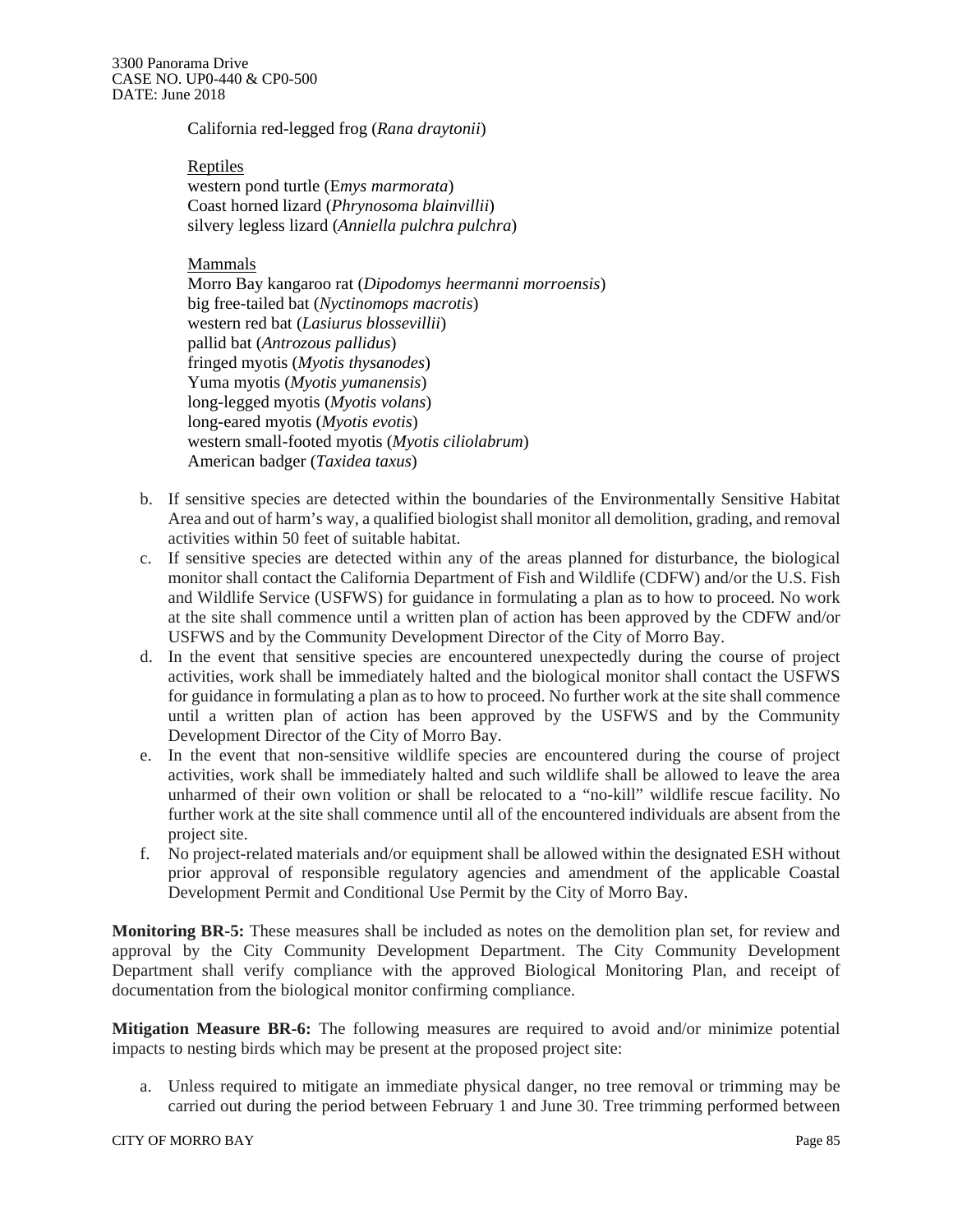February 1 and June 30 for the purpose of mitigating an immediate hazard shall be confined to the minimum necessary to alleviate such hazard.

- b. No more than one week before the start of any demolition and removal activities, earth disturbance, or vegetation clearance carried out during the period between February 1 and September 15 (inclusive), a qualified biologist shall survey the project site to determine whether any active bird nests are present at the project site and to identify the species of bird occupying such nest(s). The results of such survey shall be delivered, in writing, to the office of the Morro Bay Community Development Director no less than 48 hours prior to commencement of work activity.
- c. If active nests occupied by any sensitive species are found, no work shall commence until an appropriate buffer and mitigation plan have been developed in consultation with the City, the California Department of Fish and Wildlife, and the U.S. Fish and Wildlife Service. For purposes of this Mitigation Measure, the following are considered to be sensitive species:
	- brant (*Branta bernicula*)
	- harlequin duck (*Histrionicus histrionicus*)
	- common loon (*Gavia immer*)
	- American white pelican (*Pelecanus erythrorhynchos*)
	- California brown pelican (*Pelecanus occidentalis californicus*)
	- double-crested cormorant (*Phalacrocorax auritus*)
	- least bittern (*Ixobrychus exilus*)
	- osprey (*Pandion haliaetus*)
	- white-tailed kite (*Elanus leucurus*)
	- northern harrier (*Circus cyaneus*)
	- sharp-shinned hawk (*Accipiter striatus*)
	- Cooper's hawk (*Accipiter cooperii*)
	- ferruginous hawk (*Buteo regalis*)
	- golden eagle (*Aquila chrysaetos*)
	- merlin falcon (*Falco columbarius*)
	- American peregrine falcon (*Falco peregrinus anatum*)
	- prairie falcon (*Falco mexicanus*)
	- California black rail (*Laterallus jamaicensus coturniculus*)
	- western snowy plover (*Charadrius alexandrinus nivosus*)
	- black oystercatcher (*Haematopus bachmani*)
	- whimbrel (*Numenius phaeopus*)
	- long-billed curlew (*Numenius americanus*)
	- marbled godwit (*Limosa fedoa*)
	- black turnstone (*Arenaria melanocephala*)
	- sanderling (*Calidris alba*)
	- short-billed dowitcher (*Limnodromus griseus*)
	- Heerman's gull (*Larus heermanni*)
	- California gull (*Larus californicus*)
	- elegant tern (*Sterna elegans*)
	- black Skimmer (*Rhynchops niger*)
	- marbled murrelet (*Brachyramphus marmoratus*)
	- ancient murrelet (*Synthliboramphus antiqus*)
	- Cassin's auklet (*Ptychoramphus aleuticus*)
	- rhinocerus auklet (*Cerorhinca monocerata*)
	- western burrowing owl (*Athene cunicularia*)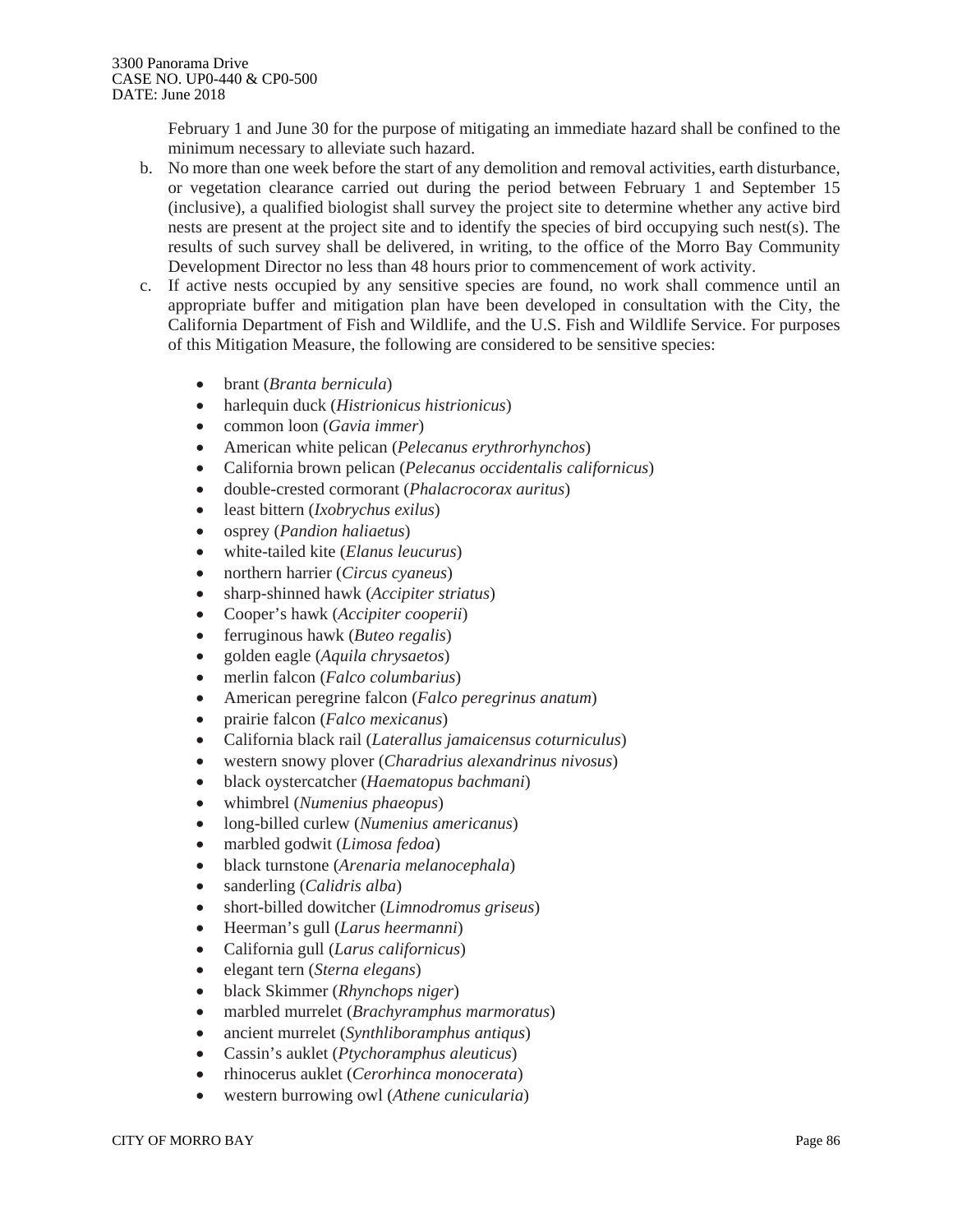- California spotted owl (*Strix occidentalis occidentalis*)
- Allen's hummingbird (*Selasphorus sasin*)
- olive-sided flycatcher (*Contopus cooperi*)
- willow flycatcher (*Empidonax traillii*)
- loggerhead shrike (*Lanius ludovicianus*)
- purple martin (*Progne subis*)
- oak titmouse (*Baelophus inornatus*)
- wrentit (*Chamaea fasciata*)
- California thrasher (*Toxostoma redivivum*)
- yellow warbler (*Dendroica petechia*)
- large-billed savannah sparrow (*Passerculus sandwichensis rostratus*)
- tri-colored blackbird (*Agelaius tricolor*)
- d. If active nests occupied by any non-sensitive species other than raptors are found, a buffer zone 250 feet in radius shall be established around each such active nest. Construction fencing shall be erected around the perimeter of each such buffer zone and signage shall be prominently displayed indicating that no work activity is permitted within the buffer. Construction fencing shall be maintained in place and in good repair and work activity shall remain outside of designated buffer zones until a qualified biologist has determined that the young have fledged and are no longer reliant on parental care.
- e. If active nests occupied by any non-sensitive raptor species are found, a buffer zone 500 feet in radius shall be established around each such active nest. Construction fencing shall be erected around the perimeter of each such buffer zone and signage shall be prominently displayed indicating that no work activity is permitted within the buffer. Construction fencing shall be maintained in place and in good repair and work activity shall remain outside of designated buffer zones until a qualified biologist has determined that the young have fledged and are no longer reliant on parental care.

**Monitoring BR-6:** These measures shall be included as notes on the demolition plan set, for review and approval by the City Community Development Department. The City Community Development Department shall verify compliance with the approved Biological Monitoring Plan, and receipt of documentation from the biological monitor confirming compliance.

**Mitigation Measure BR-7:** Non-diseased and non-hazardous mature trees removed in conjunction with the demolition project, including those removed without permits in 2017, shall be replaced with 5- or 15 gallon trees in compliance with the City's Major Vegetation Removal, Replacement and Protection Guidelines, using in-kind and other species appropriate to the conditions of the replacement planting location at a minimum 2:1 ratio either on the project site. The timing of future replacement tree planting shall be at the discretion of the City Community Development Director. Newly planted trees onsite shall be maintained until successfully established. In the event that any of the replacement trees should die within 3 years after planting, such trees shall be removed and replaced by the applicant. Watering shall be controlled so only enough is used to initially establish the tree, and reducing to zero over a 3-year period. Once trees have been planted and prior to final inspection, the applicant shall retain a qualified individual (e.g., landscape contractor, arborist, nurseryman, botanist) to prepare a letter stating when the above planting occurred, what was planted and all measures installed to improve the long-term success of these trees. This letter shall be submitted to the City Community Development Department.

**Monitoring BR-7:** These measures shall be incorporated into a Tree Restoration Plan to be submitted as part of the demolition plan set, for review and approval by the City Community Development Department. The City Community Development Department shall verify compliance with the approved Biological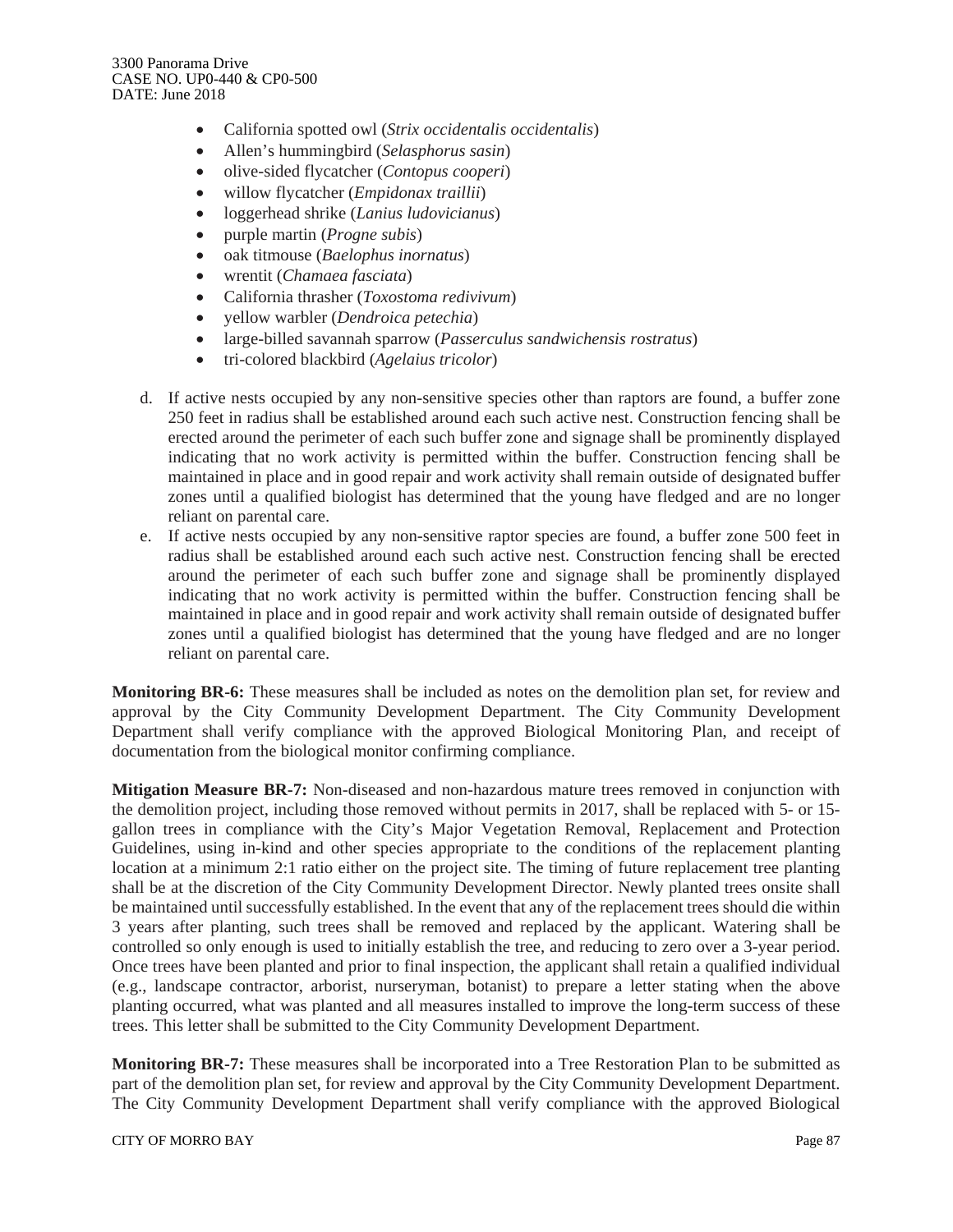Monitoring Plan, the Arborist Report, and receipt of documentation from the biological monitor confirming compliance.

**Mitigation Measure CR-1:** Prior to the initiation of demolition actions, including equipment and materials staging and storage, a qualified archaeologist shall conduct a cultural resource awareness training for construction crews and supervisors. The cultural resource awareness training shall include the following: (1) a description of the kinds of resources that may be found in the area, (2) the importance of cultural resources to the Native American community, (3) a discussion of laws pertaining to significant archaeological and historical sites, and (4) protocols to be used in the event of an unanticipated discovery.

**Monitoring CR-1:** The City Community Development Department shall verify receipt of documentation from the qualified archaeologist confirming that all project personnel have completed the required training.

**Mitigation Measure CR-2:** In the event that intact and/or unique archaeological artifacts or historic or paleontological resources are encountered during grading, clearing, grubbing, and/or other demolition activities associated with the proposed project involving ground disturbance, all work in the immediate vicinity of the find shall be stopped immediately, a qualified archaeologist and/or paleontologist, and Native American monitor, shall be notified, and the resource shall be evaluated to ensure the discovery is adequately recorded, evaluated and, if significant, mitigated.

**Monitoring CR-2:** These measures shall be included as notes on the demolition plan set, for review and approval by the City Community Development Department. The City Community Development Department shall verify compliance.

**Mitigation Measure CR-3:** Prior to ground disturbance, the applicant shall retain a qualified archaeologist, defined as an archaeologist who meets the Secretary of the Interior Professional Qualification Standards for archaeology, to prepare and implement a Cultural Resources Monitoring Plan. The plan shall include procedures and policies for the following: (1) ensuring that procedures for verifying compliance with environmental mitigations are followed; (2) lines of communication and reporting methods; (3) compliance reporting; (4) construction crew training regarding cultural resources; (5) authority to stop work; and (6) action to be taken in the event of non-compliance. The archaeological monitor and similarly qualified locally affiliated Native American representative(s) shall be present during ground-disturbing activities. The archaeological monitor shall submit a monitoring report to the City Community Development Department following completion of all required monitoring activities.

**Monitoring CR-3:** The City Community Development Department shall verify receipt and compliance with the approved Cultural Resources Monitoring Plan. The name and contact information of the project archaeologist shall be listed on the plans submitted for a demolition permit.

**Mitigation Measure HM-1:** Prior to the initiation of demolition actions, the applicant shall submit all documentation of the County of San Luis Obispo Department of Public Health Department approval of the Aboveground Hazardous Materials Storage Tank and Piping Closure permit application and *Contingency Plan for Discovered Hazardous Waste* (Bedford Contracting, Inc. 2016). A copy of the County permit and all supporting documentation shall be available for review onsite at all times, and the applicant shall comply with all approved policies and measures identified in the document. The applicant shall comply with all existing regulations protecting public health and safety, as well as all of the following conditions required by the County in the approval letter dated March 14, 2017:

a. The applicant shall schedule with the County of San Luis Obispo Public Health Department and City of Morro Bay Fire Department a pre-demolition safety meeting to ensure all safety measures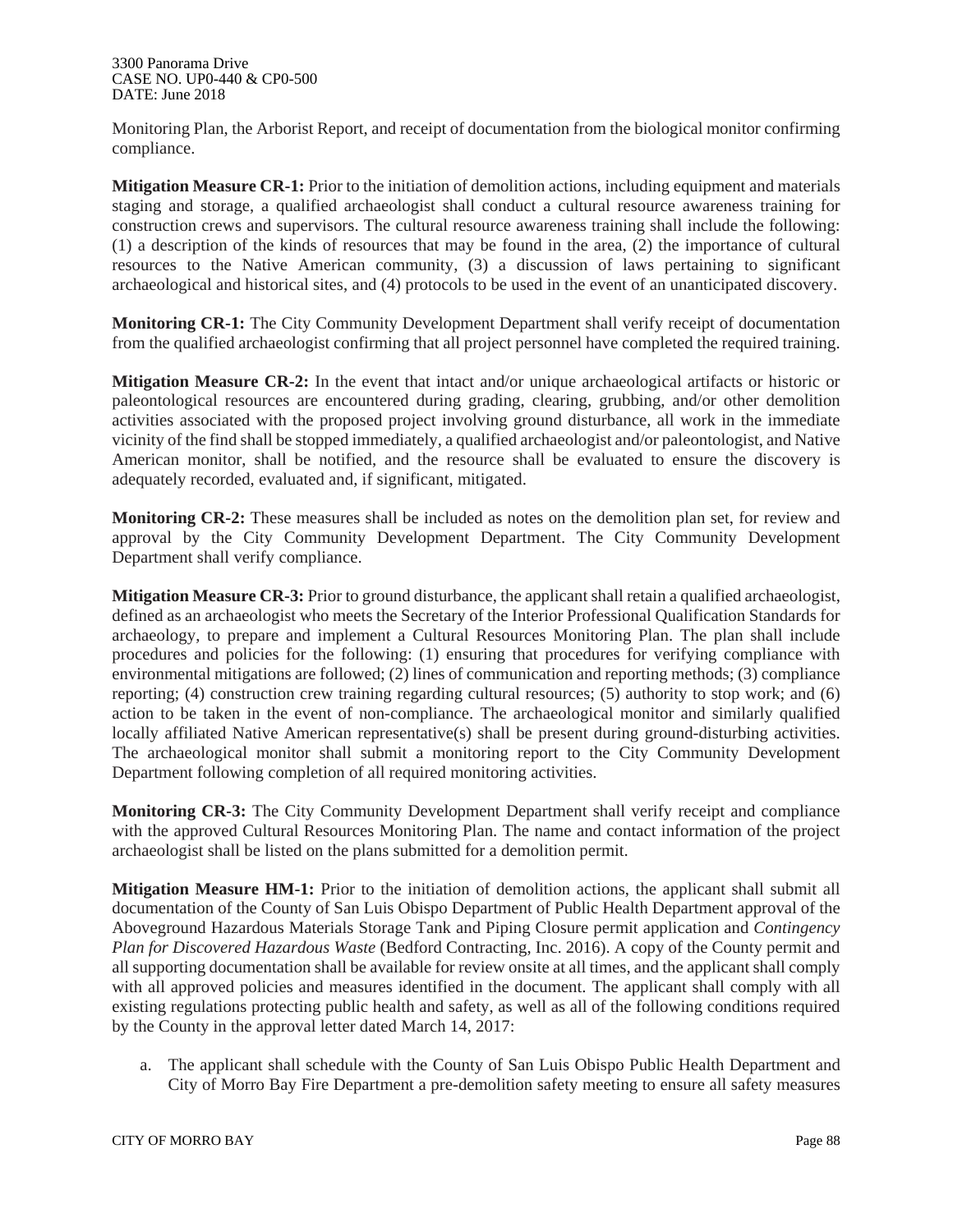are in place, and that a pre-demolition safety meeting for workers has been conducted and documented.

- b. Inspections shall be scheduled with the County of San Luis Obispo Public Health Department inspector and the City of Morro Bay Fire Department, which will include certification of a safe atmosphere in the tanks and piping before demolition, inspection of piping before removal, and soil sampling beneath removed piping.
- c. The applicant shall provide copies of tank and piping atmosphere monitoring documentation to the County of San Luis Obispo Public Health Department and the City of Morro Bay Fire Department, confirming the atmosphere is safe and non-explosive, before demolition.
- d. The applicant shall provide copies of all soil sample lab analysis to the County of San Luis Obispo Public Health Department prior to contaminated soil disposal.
- e. The applicant shall consult with the County of San Luis Obispo Public Health Department and provide justification for approval before closing any pipeline in place.
- f. The applicant shall submit copies of waste disposal manifests, signed by the Treatment, Storage, and Disposal Facility (TSDF), within 45 days after disposal.
- g. Post-demolition, the applicant shall submit the following supporting documents to the County of San Luis Obispo Public Health Department:
	- 1. A soil assessment report from the AGT system removal that complies with all applicable guidance from the California Environmental Protection Agency (CalEPA) and the U.S. Environmental Protection Agency (USEPA), particularly the Department of Toxic Substances (DTSC) Preliminary Environmental Assessment (PEA) Manual;
	- 2. A Phase 1 Environmental Assessment;
	- 3. A work plan to perform a Phase 2 Environmental Assessment that includes environmental sampling and soil gas sampling for volatile organic compounds (VOCs) that comply with the DTSC Soil Gas Investigation Advisory, 2012;
	- 4. A Phase 2 Environmental Assessment Report; and
	- 5. A Human Health Risk Assessment that complies with all applicable guidance from CalEPA, USEPA, and the County of San Luis Obispo Public Health Department.
- h. The applicant shall coordinate to determine if a Remediation Action Plan (RAP) is required for the proposed project. A RAP may be required if environmental sampling indicates a potential unacceptable risk to future residents exists.

**Monitoring HM-1:** The City Community Development Department shall verify receipt of approval documentation from the County of San Luis Obispo Public Health Department, and shall verify compliance with all policies and guidelines identified in the County permit and all supporting documentation.

**Mitigation Measure HM-2:** Prior to initiation of demolition actions, the applicant shall prepare and submit a Spill Prevention Control and Countermeasure Plan to the City Community Development Department. The plan shall supplement the approved *Contingency Plan for Discovered Hazardous Waste* (Bedford Contracting, Inc. 2016) and identify hazardous materials to be used onsite and offsite, and shall identify procedures for storage, distribution, and spill response. Equipment refueling shall be done in non-sensitive areas and such that spills can be easily and quickly contained and cleaned up without entering any existing stormwater drainage system or creek. The plan shall include procedures in the event of accidents or spills, identification of and contact information for immediate response personnel, and means to limit public access and exposure. Any necessary remedial work shall be done immediately to avoid surface or ground water contamination. The plan shall be implemented by the construction contractor, and verified by the Fire Chief.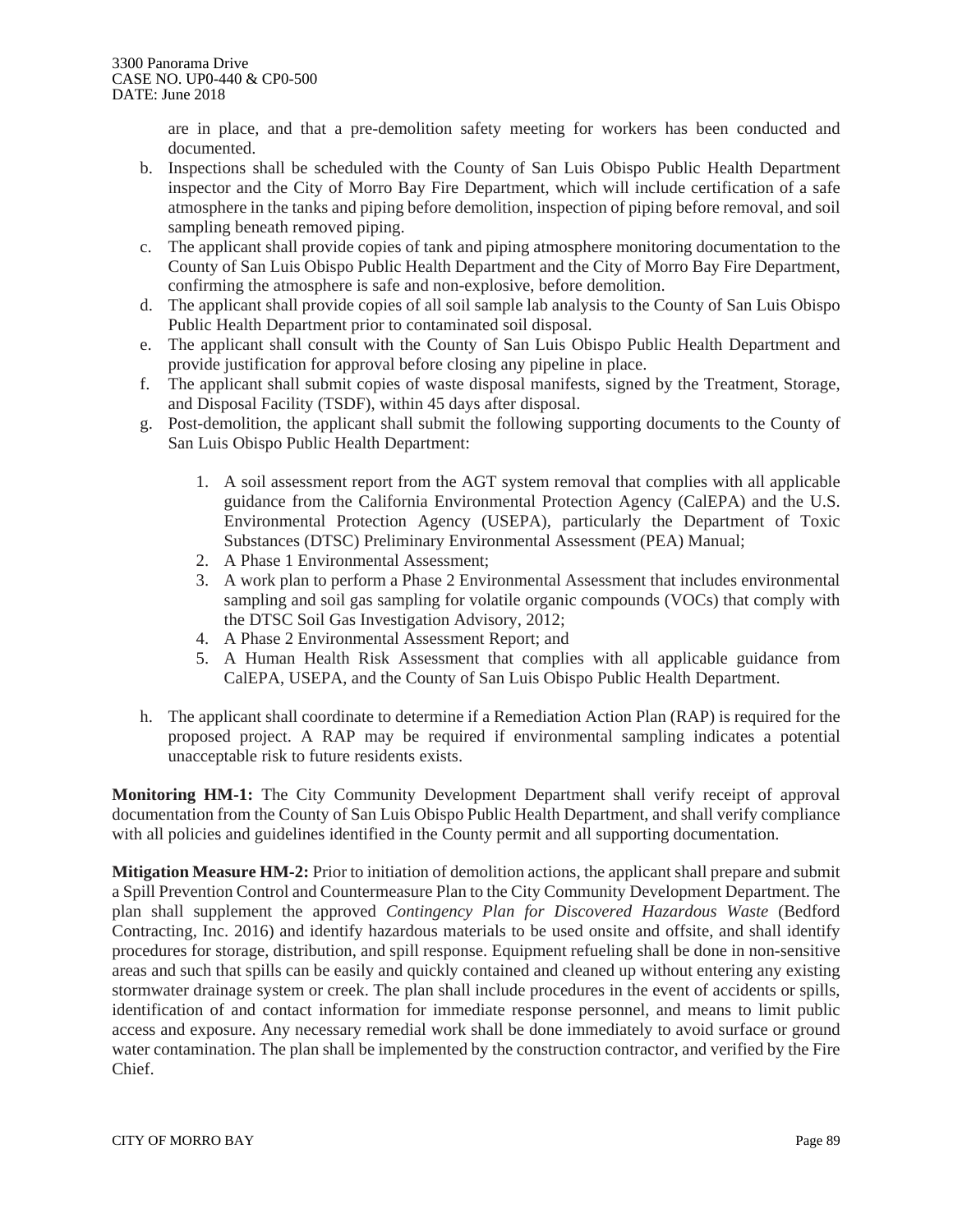3300 Panorama Drive CASE NO. UP0-440 & CP0-500 DATE: June 2018

**Monitoring HM-2:** The City Community Development Department shall verify receipt of approval documentation from County of San Luis Obispo Public Health Department, and shall verify compliance with all policies and guidelines identified in the Aboveground Hazardous Materials Storage Tank and Piping Closure permit application and *Contingency Plan for Discovered Hazardous Waste* (Bedford Contracting, Inc. 2016) in consultation with the County of San Luis Obispo.

**Mitigation Measure N-1:** Prior to demolition actions, the applicant shall ensure that the following standard is included on the Demolition Plan, and shall verify compliance during construction and demolition: Use of metal shears, saws, jackhammers, and other equipment that produces sound at a level greater than 60 dB  $LA<sub>max</sub>$  when measured at the exterior wall of any nearby residence shall be limited to Monday through Friday, 8:00 a.m. to 4:00 p.m. Operation of trucks or other vehicles greater than 10,000 pounds in gross weight, either at the project site or on public streets, shall be limited to Monday through Friday, 8:00 a.m. to 5:30 p.m.

**Monitoring N-1:** The construction contractor shall be responsible for complying with demolition restrictions and notifying the City Community Development Department at least 1 week prior to initiation of demolition activities. The City shall conduct periodic inspections to verify compliance.

**Mitigation Measure N-2:** In compliance with the recommendations included in the Construction Noise Analysis prepared for the proposed project, the following measures shall be implemented by the applicant and/or contractor to minimize short-term construction noise generated by project activities:

- a. Prior to demolition actions, the application shall develop a public outreach program. An effective public information program provides a mechanism for notifying adjacent residents of the project. The public outreach program shall describe what the project is, the proposed duration, daily hours, haul routes, etc. This program would be best accomplished with a postcard or flyer that details activities in a timeline. It should provide a phone number, e-mail address, or other way the public can submit noise concerns or complaints on the informational mailing.
- b. The contractor shall provide project level onsite worker training given by the foreman in noise sensitivity and noise-specific issues associated with the project including proper equipment operation.
- c. The contractor shall ensure noisy equipment is only used when necessary and turned off when not in use.
- d. The contractor shall avoid grouping equipment as much as possible.
- e. The contractor shall use modern equipment (Tier 3 or higher) in proper tune to the maximum extent feasible.
- f. The contractor shall use factory mufflers.
- g. Whenever possible, the contractor shall position stationary noise sources, such as generators and compressors, as far away as possible from noise sensitive areas. If relatively static equipment such as pumps, generators, compressors, etc. must be located in close proximity to sensitive receptors, the contractor shall utilize existing shielding from the large existing berm and or existing structures and support facilities.
- h. If necessary, the contractor shall monitor noise levels during construction. If noise complaints are received, the contractor shall provide noise monitoring compliance checks.
- i. The contractor shall implement reduced speed limits (15 miles per hour) for trucks travelling to, from, and through the project site.

**Monitoring N-2:** The construction contractor shall be responsible for complying with these measures and notifying the City Community Development Department at least 1 week prior to initiation of demolition activities. The City Engineer shall conduct periodic inspections to verify compliance. All monitoring reports shall be submitted to the City Community Development Department for review.

#### CITY OF MORRO BAY Page 90